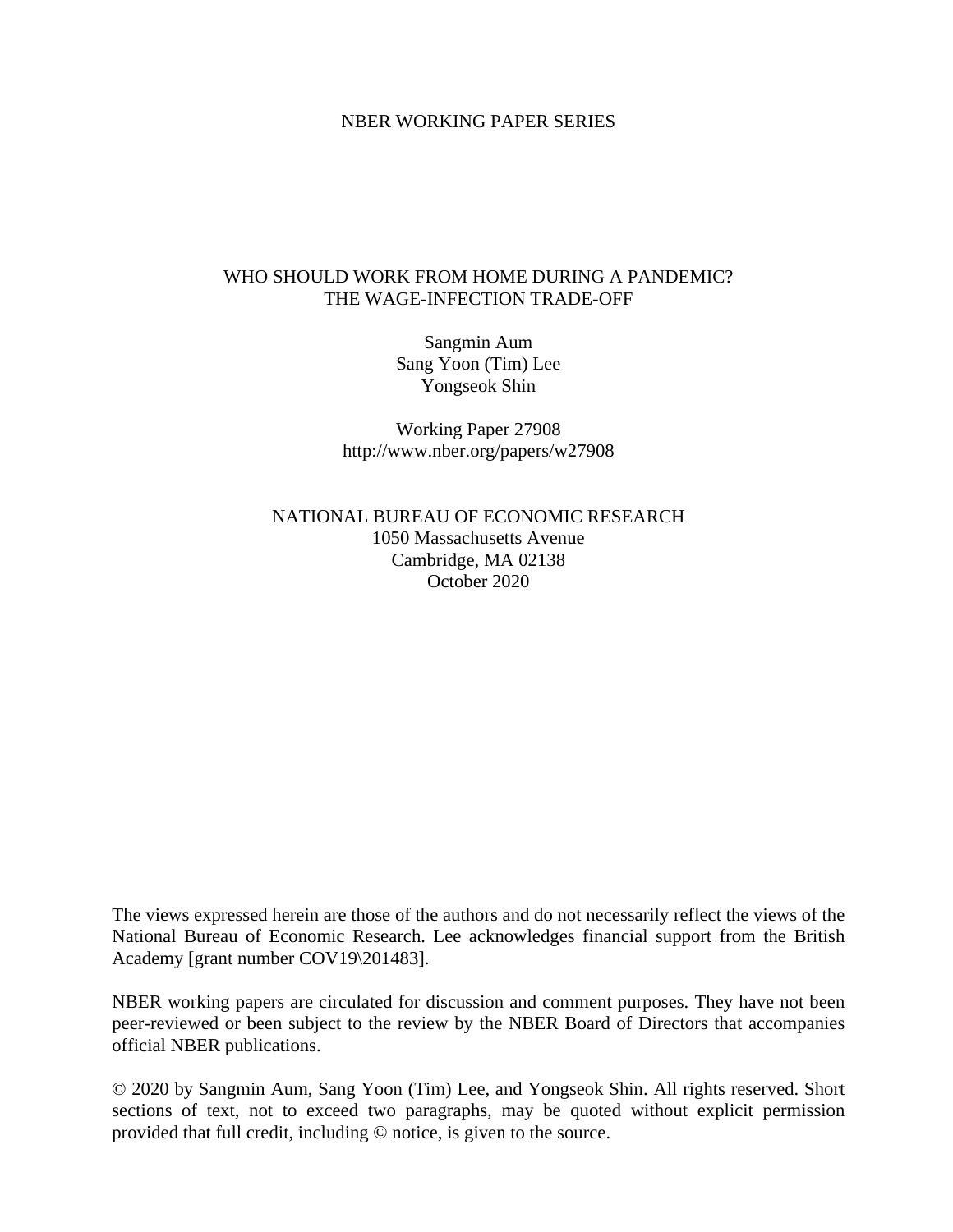Who Should Work from Home during a Pandemic? The Wage-Infection Trade-off Sangmin Aum, Sang Yoon (Tim) Lee, and Yongseok Shin NBER Working Paper No. 27908 October 2020 JEL No. E24,I14,J21

### **ABSTRACT**

Shutting down the workplace is an effective means of reducing contagion, but can incur large economic losses. We construct an exposure index, which measures infection risks across occupations, and a work-from-home index, which gauges the ease with which a job can be performed remotely across both industries and occupations. Because the two indices are negatively correlated but distinct, the economic costs of containing a pandemic can be minimized by only sending home those jobs that are highly exposed but easy to perform from home. Compared to a lockdown of all non-essential jobs, the optimal policy attains the same reduction in aggregate exposure (32 percent) with one-third fewer workers sent home (24 vs. 36 percent) and with only half the loss in aggregate wages (15 vs. 30 percent). A move from the lockdown to the optimal policy reduces the exposure of low-wage workers the most and the wage loss of the high-wage workers the most, although everyone's wage losses become smaller. A constrained optimal policy under which health workers cannot be sent home still achieves the same exposure reduction with a one-third smaller loss in aggregate wages (19 vs. 30 percent).

Sangmin Aum Myongji University 34 Geobukgol-ro, Seodaemun-gu Seoul 03674 South Korea aumsang@gmail.com

Sang Yoon (Tim) Lee Queen Mary University of London Mile End Road E1 4NS London United Kingdom and CEPR sylee.tim@qmul.ac.uk

Yongseok Shin Department of Economics Washington University in St. Louis One Brookings Drive St. Louis, MO 63130 and NBER yshin@wustl.edu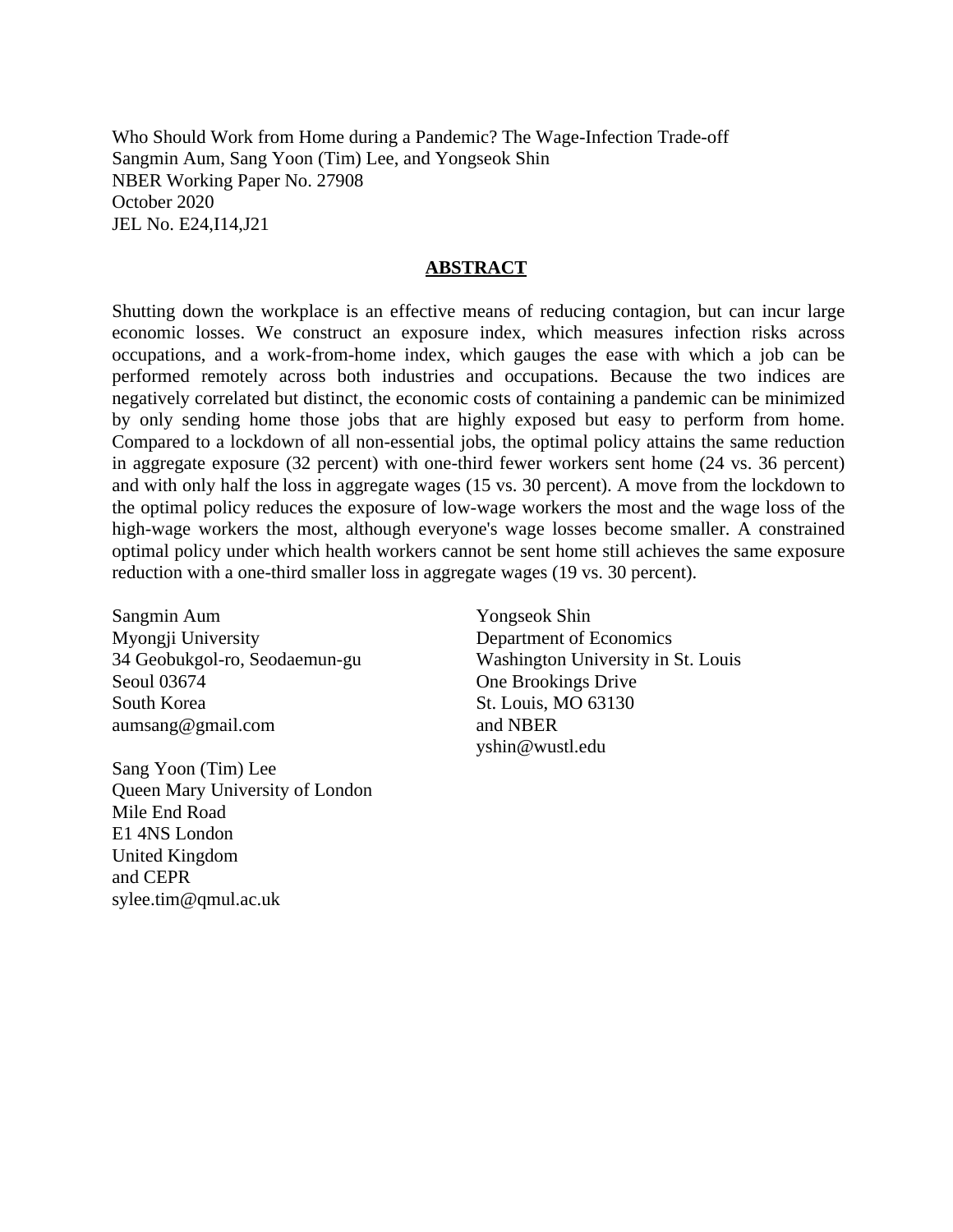## 1 Introduction

Lockdowns and social distancing have become the most discussed policy tools since the emergence of COVID-19. Most countries have implemented such measures to varying degrees to contain the pandemic. The obvious downside is their economic costs, since most economic activities depend on in-person interactions. Thus at least in the short run, policymakers face an inherent trade-off between the risk of contagion and economic losses.

To analyze this trade-off, it is important to know, first, the exposure or the infection risk of performing a given job and, second, the ease with which the job can be performed remotely. The actual trade-off will depend on how jobs are distributed along these two dimensions, which is the focus of this paper.

We begin by constructing an index of exposure to infection risks across occupations from the O\*NET, and an index of time spent working from home (WFH) across industries and occupations from the American Time Use Survey (ATUS). Such indices are not new, but our approach is novel in that we cross-walk and merge the two datasets in order to quantify the trade-off between the infection risks and economic losses in the economy, as represented by the distribution of workers in the American Community Survey (ACS).

We find that, although jobs with a low WFH tend to be more exposed to infection on average, the correlation of the two across occupations and industries is far from tight. Infection risks vary widely even among jobs with the same WFH: for example, neither medical therapists nor experimental physicists can work from home, but the latter pose almost no risk of contagion. Conversely, there are a number of jobs with high infection risk that can be effectively performed from home, such as an IT sales agent. In addition, even the same occupation can have a very different WFH index depending on the industry: for example, a registered nurse employed by a hospital has a low WFH, but one in consulting services has a high WFH.

Compared to a blanket closure of broad categories of jobs (essential vs. nonessential, in particular), then, targeting social distancing toward workers in specific occupations of detailed industries can substantially reduce the economic cost, while still attaining the same reduction in the aggregate exposure to infection. To quantify such possible gains, we consider an optimal policy whereby the planner chooses which industry-occupation pairs to send home in order to minimize the aggregate wage loss, subject to a given reduction in the aggregate exposure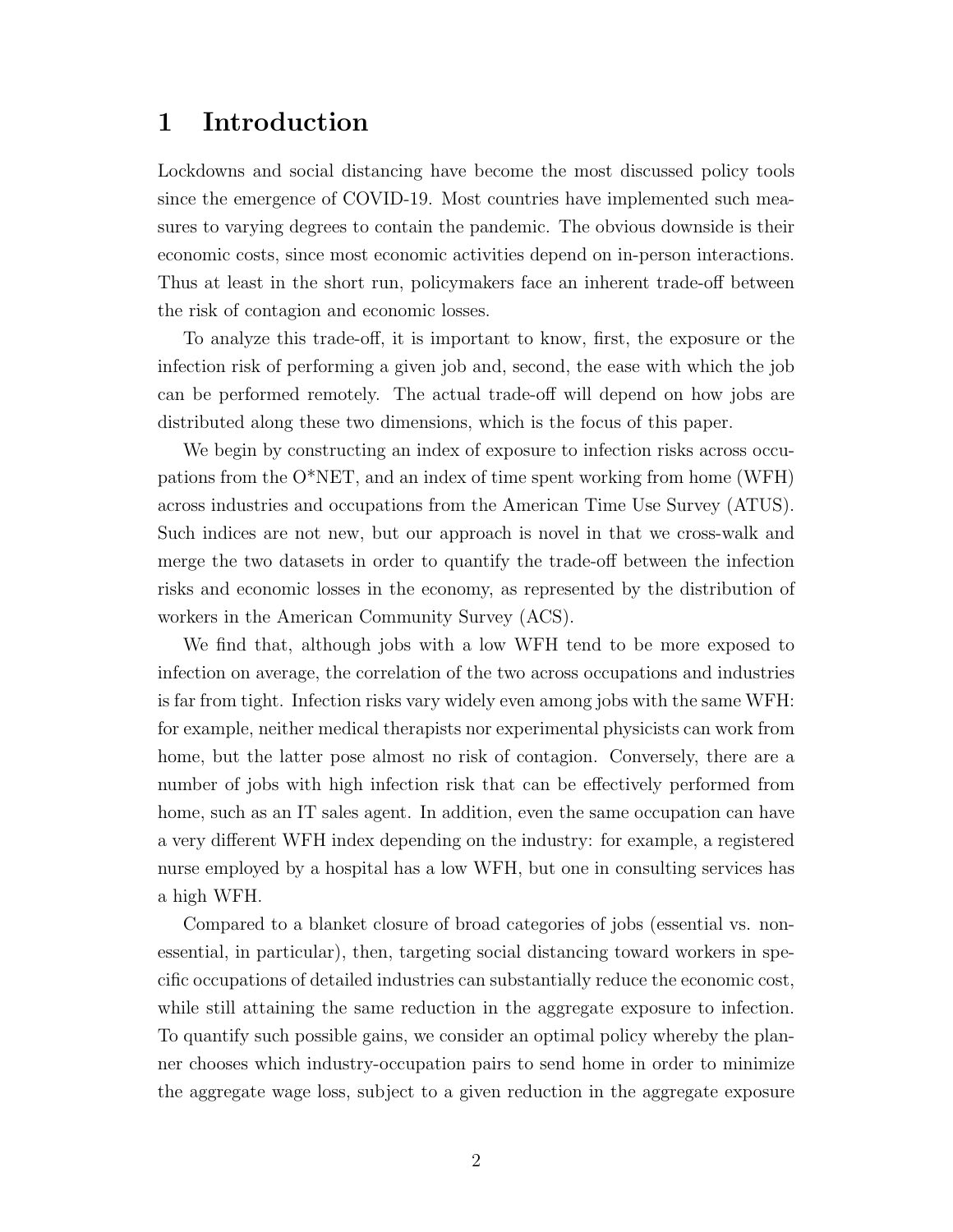to infection. Intuitively, it is optimal to first send home jobs with high exposure at work and low wage loss when working from home, the latter of which can be computed from the wage and WFH of a job. Mathematically, this translates to the optimal policy being characterized by a linear threshold in the 2-dimensional plane of wage loss and exposure.

The aggregate wage loss under the optimal policy is much smaller than under a lockdown of all non-essential jobs as implemented in many U.S. states and European economies. Our version of the real-world lockdown reduces aggregate exposure by 32 percent by sending home 36 percent of all workers, costing 30 percent of aggregate wages. Our optimal policy attains the same reduction in aggregate exposure by sending home only 24 percent of all workers, costing only 15 percent of aggregate wages. That is, the optimal policy achieves the same reduction in aggregate infection risk at half the economic cost, while a third fewer workers are sent home. Under a constrained optimal policy in which health workers must continue to work normally, the aggregate wage loss is 19 percent, still a third less than under a real-world lockdown. These gains are possible because of the large variation of WFH across occupations and industries, for any given level of exposure.

It has become clear that low-wage workers are not only bearing the brunt of the pandemic economically, but also in terms of infection risks. Compared to the lockdown of all non-essential jobs, the optimal policy reduces low-wage workers' infection risks the most. On the other hand, a move from the lockdown to the optimal policy generates the largest wage gains for high-wage workers, although more workers across the entire wage distribution are allowed to work normally and thus earn more. In fact, under all policy scenarios we consider, it is always high-wage workers who are the least exposed to infection risks and also lose the least economically, pointing to the importance of redistributive policies during a pandemic.

A final word of caution: By design, our optimal policy is simple and static, abstracting from the essentiality of certain jobs (other than healthcare providers) that need to be performed even in the midst of a pandemic, the complementary among jobs that need to be performed in-person, the economic propagation across jobs and sectors, and the possibility that people switch to jobs with lower exposure or lower work-from-home wage losses. It also assumes that the indices we construct are constant, ignoring the potential change in exposure or WFH of specific jobs due to more subtle non-pharmaceutical interventions (NPI) such as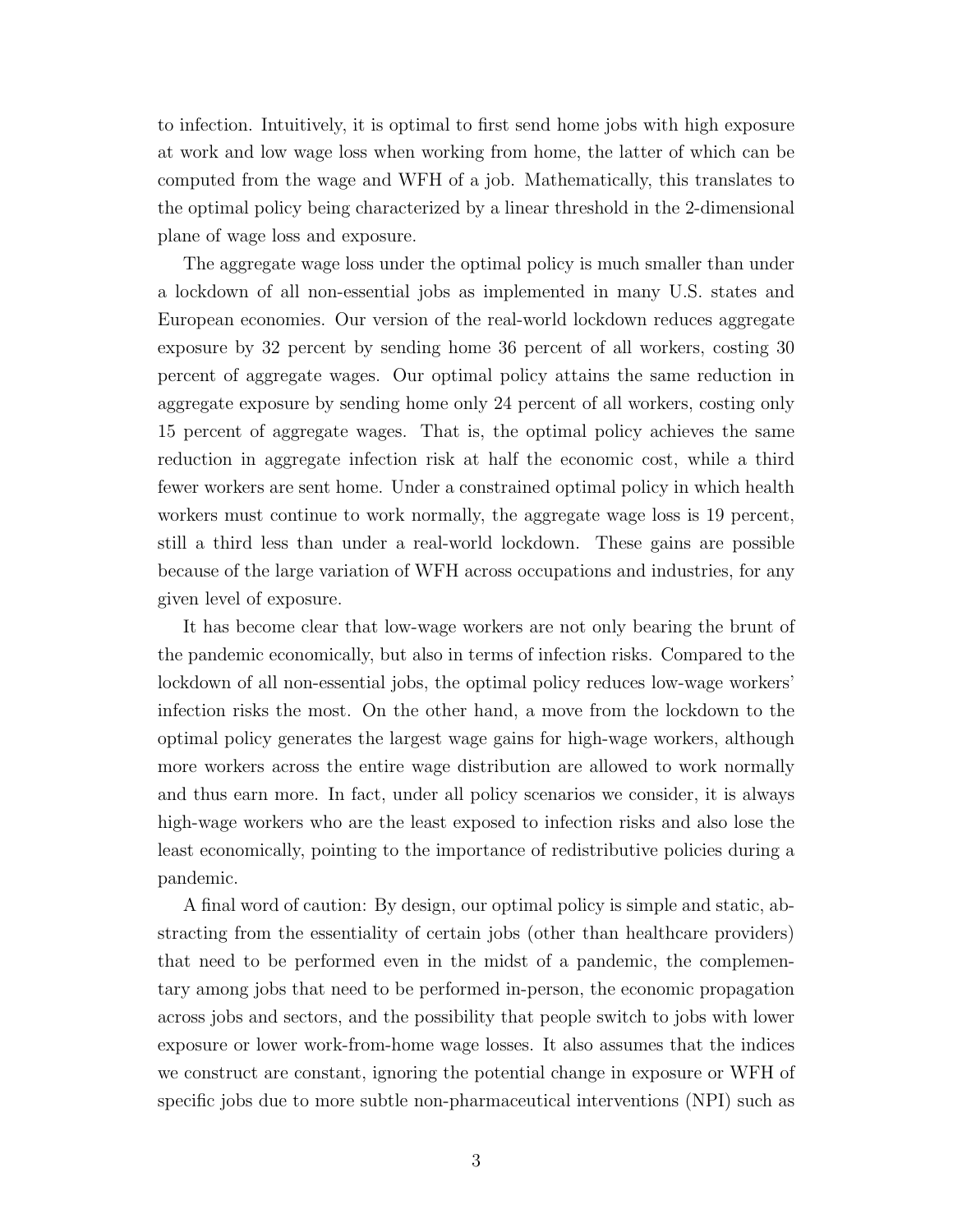wearing masks or reorganizing the workplace or changes in individual behaviors as the population adjusts to the pandemic. Nevertheless, our analysis presents a simple guidance for policymakers that is easy to implement in practice, while also providing a benchmark for structural economic models that consider some of these dimensions that we abstract from.<sup>[1](#page-4-0)</sup>

## 2 Data

### 2.1 Employment and Wage by Occupation and Industry

We compute employment weights and mean hourly wages by occupation and industry from the ACS. Following [Acemoglu and Autor](#page-16-0) [\(2011\)](#page-16-0), we only include civilian, prime age workers (between 16 and 65 years old). An individual's employment weight is their sampling weight multiplied by their usual annual hours worked (usual hours worked in a week times usual weeks worked in a year). For each year, we multiply top-coded wages by 1.5, and bottom-code the lowest hourly wage percentiles. Then the hours-adjusted employment weight and mean hourly wage of each occupation-industry combination are computed using consistent industry and occupation codes following [Autor and Dorn](#page-16-1) [\(2013\)](#page-16-1), modified to incorporate changes in the Census industry (IND) and occupation codes (OCC) from 2014 to 2018. Finally, we take a simple average of the employment weights and hourly wages over the 5 years.

### 2.2 Constructing Exposure and Work-from-Home Indices

Exposure Index The O\*NET asks experts and workers to give numerical answers to questions that capture detailed characteristics of an occupation, where an occupation is defined by its Standard Occupation Classification (SOC) code. To construct our exposure index, we take the weighted average of the answers to 2 questions: "Physical Proximity" (PP) and "Exposed to Disease or Infections"  $(EDI).<sup>2</sup>$  $(EDI).<sup>2</sup>$  $(EDI).<sup>2</sup>$ 

We first convert  $O^*NET$  titles to SOC codes using their accompanying cross-

<span id="page-4-1"></span><span id="page-4-0"></span><sup>&</sup>lt;sup>1</sup>A review of the relevant literature is in the appendix.

<sup>2</sup>These are questions 4.C.2.a.3 and 4.C.2.c.1.b, respectively. These two descriptors were analyzed in detail by the New York Times [\(Gamio,](#page-17-0) [2020\)](#page-17-0) for the U.S. and reproduced for the U.K. by its Office for National Statistics (ONS). The New York Times and ONS focused on each measure separately and showed that the two are strongly positively correlated. The economics literature has only used physical proximity as a measure of exposure [\(Leibovici et al.,](#page-17-1) [2020;](#page-17-1) [Mongey et al.,](#page-17-2) [2020\)](#page-17-2).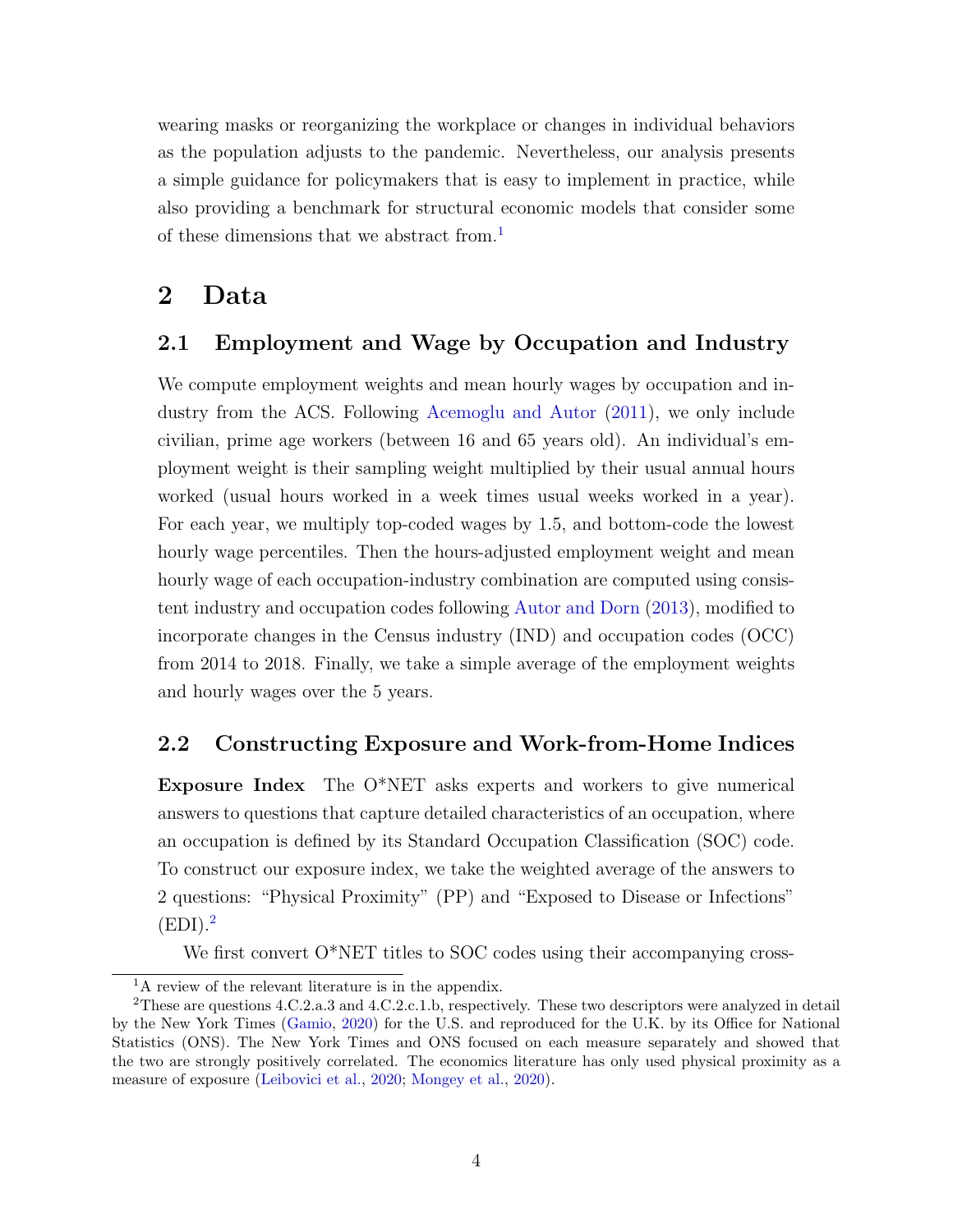walk.<sup>[3](#page-5-0)</sup> The SOC codes are then mapped to ACS OCC codes using a crosswalk available from the IPUMS USA, which is heavily modified so that each ACS OCC code has a unique value for both descriptors.<sup>[4](#page-5-1)</sup> Finally, we normalize  $PP$  and  $EDI$ to have a mean of 0 and standard deviation of 1, and take the average of the two as our exposure index.

Work-from-Home Index Some earlier studies on COVID-19 used O\*NET descriptors to construct a WFH index (e.g. [Dingel and Neiman,](#page-17-3) [2020;](#page-17-3) [Mongey](#page-17-2) [et al.,](#page-17-2) [2020\)](#page-17-2). However, a better measure of the ease with which a job can be performed from home may be whether people actually do the job from home, such as reported in ATUS [\(Adams-Prassl et al.,](#page-16-2) [2020\)](#page-16-2). While [Mongey et al.](#page-17-2) [\(2020\)](#page-17-2) do show that the former is positively correlated with the latter, there are both qualitative and quantitative reasons to favor the latter. Qualitatively, some descriptors included in O\*NET-based WFH indices are misleading: For example, O\*NET's "Outdoor" categories (implying low WFH) include farmers who in fact have a high incidence of actually working from home, since they work in self-owned plots and land. Quantitatively, ATUS allows WFH to vary across industries, as well as across occupations, and indeed even the same occupation has very different WFH across industries in the data.<sup>[5](#page-5-2)</sup>

For each industry-by-occupation (IND-OCC) combination in ATUS, we compute the total time spent working and total time worked from home across all individuals in the corresponding cell for each year from 2014 to 2018, using each year's sampling weight. We then take a simple average over all 5 years, and the ratio of the average time worked from home to the average time spent working is our WFH index. Each cell is then matched to the ACS, and in this process we merge and impute missing cells using ACS employment weights, and also ensure that each OCC code has non-missing O\*NET descriptors.

All in all, we end up with 458 occupations with a unique exposure index, spread over 254 industries. Each of the 458×254 OCC-IND cells has a unique WFH index, as well as total hours worked and hourly wages.

<span id="page-5-1"></span><span id="page-5-0"></span><sup>3</sup>Available at <https://www.onetcenter.org/crosswalks.html>.

<sup>&</sup>lt;sup>4</sup>In general, O\*NET SOC is finer than OCC, so each descriptor for a lower level SOC occupation is averaged and subsumed into a higher level SOC occupation using the SOC-OCC crosswalk. However, the O\*NET does not list descriptors for any lower level of some of the 3-digit OCC codes, and OCC codes changed in 2018, necessitating additional manipulations.

<span id="page-5-2"></span><sup>5</sup>[Adams-Prassl et al.](#page-16-2) [\(2020\)](#page-16-2) show that this is also true in the United Kingdom.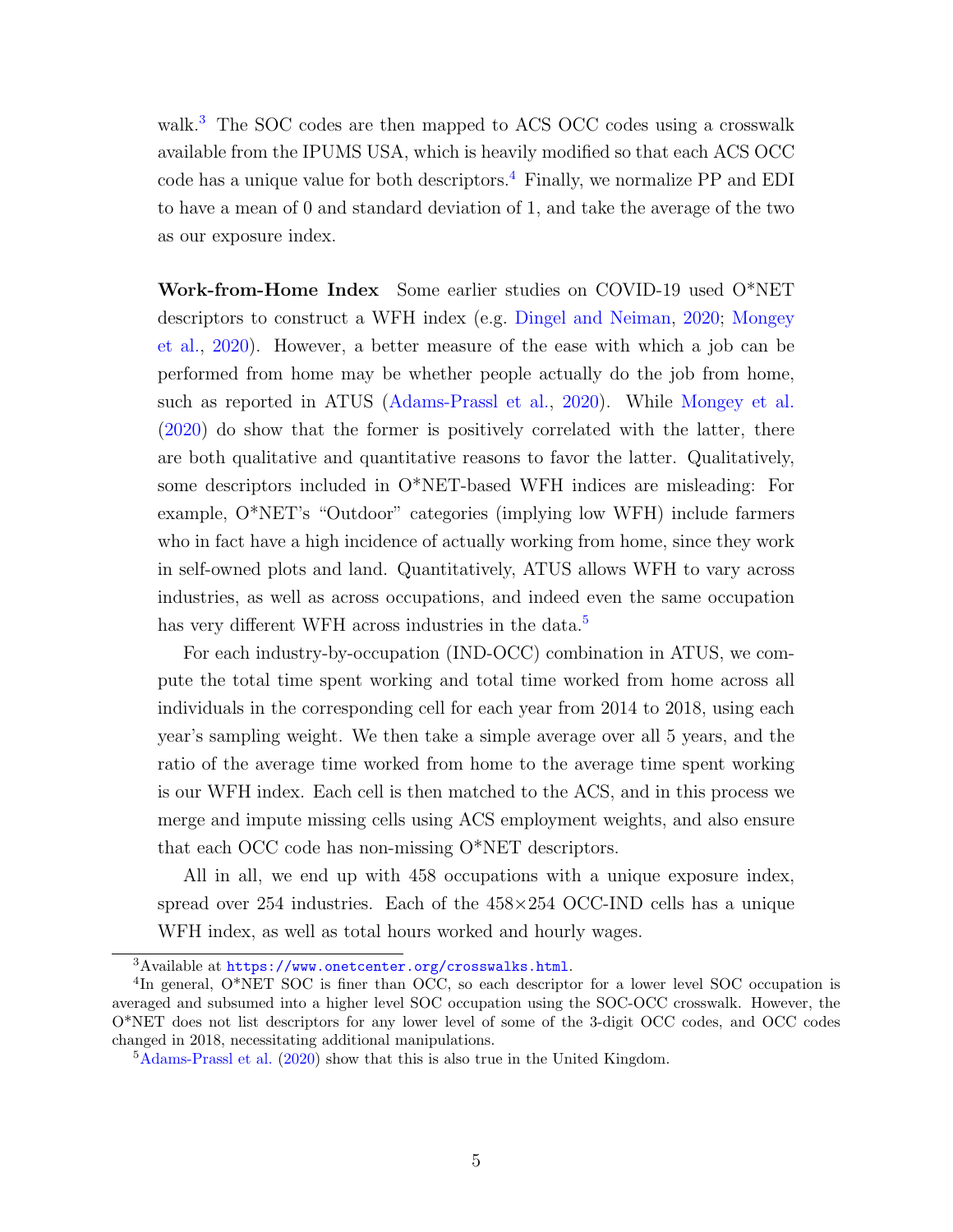### 2.3 Relationship between Exposure and WFH

Are jobs with higher exposure to infection risks harder to perform from home? In Figure [1,](#page-7-0) each circle represents a job, defined as a specific occupation in a specific industry, and its location shows its WFH index (horizontal axis) and exposure index (vertical axis). The size of the circle denotes the (hours-weighted) employment share of each job, averaged from 2014 to 2018.

Three patterns emerge. First, consistent with conventional wisdom, more exposed jobs tend not to be performed from home. For example, hospital nurses are highly exposed to infection, and at the same time, rarely work from home. Second, the negative correlation is not very tight. In Figure [1,](#page-7-0) there are many industry-occupation pairs not working from home, regardless of their exposure to infection risks. Most notably, loggers are one of the least exposed occupations, but for obvious reasons do not work from home. Third, even the same occupation shows substantial variations in WFH across industries. For example, while hospital nurses do not work from home, a small number of registered nurses in the consulting service industry exclusively work from home.

The table in Figure [1](#page-7-0) shows the coefficients from regressing the WFH index on the exposure index for our whole industry×occupation sample (first column), as well as only by occupation (second column) and only by industry (third column). For the latter cases, industry average exposure or WFH indices are computed by averaging across each occupation's exposure or WFH within an industry, weighted by each occupation's within-industry employment shares, and similarly for the indices by occupation. In all three cases, the negative correlation between the exposure and WFH indices is statistically significant. However, a large fraction of the dispersion in one index still remains unexplained by the other, as represented by the low  $R^2$ 's in all regressions. In particular, the  $R^2$ is as low as 0.03 for the full sample of industry-occupation combinations. Since the exposure index varies only across occupations but not industries by construction, the large reduction in  $R^2$  from the second to first column mirrors the wide variation in WFH across industries even for the same occupation.[6](#page-6-0)

## 3 Optimal Policy

We interpret the fact that workers in a job are more likely to work from home (high WFH) to mean that the productivity loss from working from home is

<span id="page-6-0"></span> $6$ Appendix [C](#page-20-0) shows that the correlation between our indices and demographics are also weak.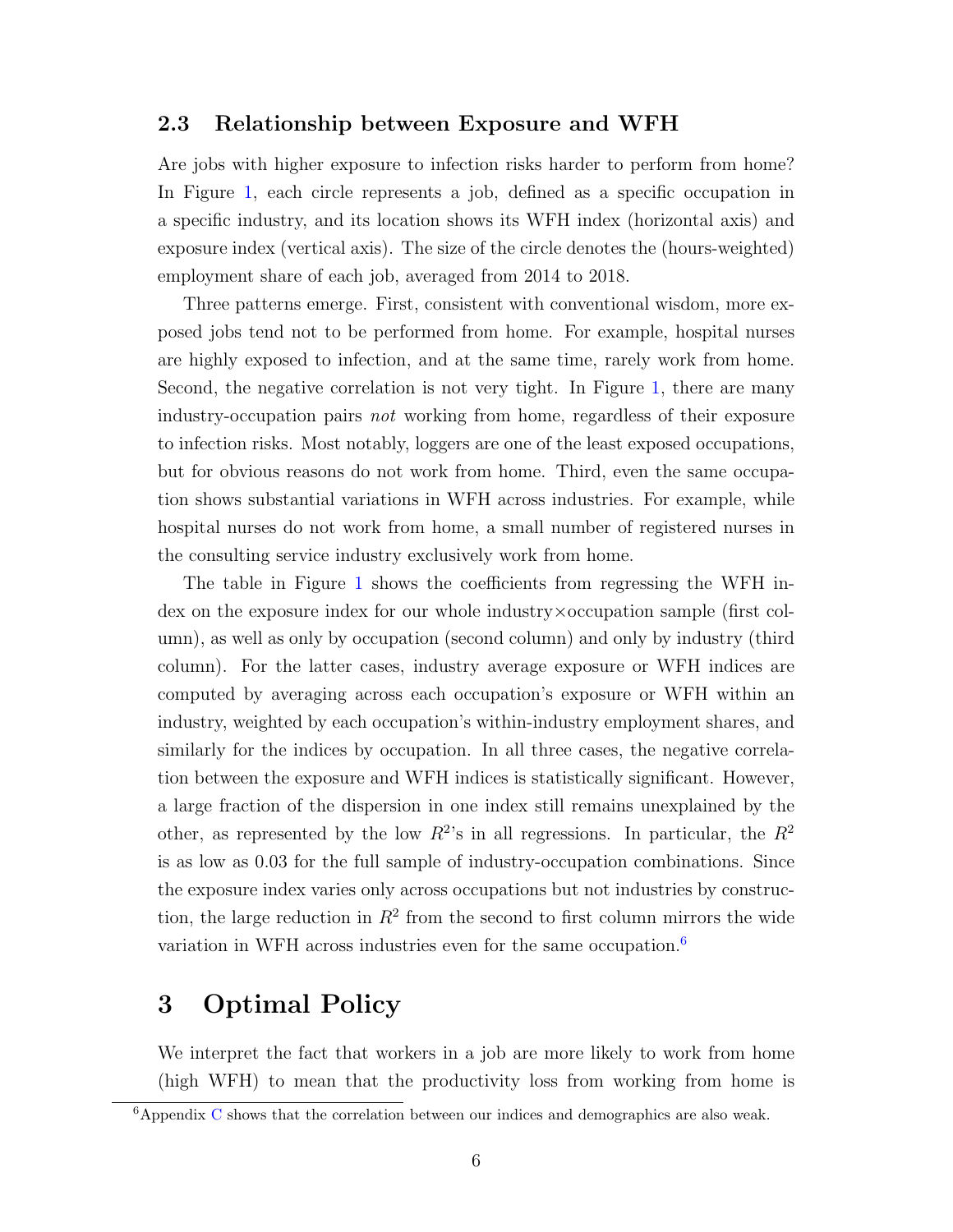

#### <span id="page-7-0"></span>Fig. 1: Relationship between Exposure and WFH

1) Each circle represents a specific occupation within a specific industry (458 occupations  $\times$  254 industries). The size of the circles denotes the hours-adjusted employment share, averaged from 2014 to 2018. Dark blue circles are some examples either with very large employment shares or with extreme values of exposure and/or WFH. The first description for these examples is the industry, and the second the occupation. 2) The table shows the result of regressing WFH on exposure, with observations weighted by their hours-

adjusted employment share. Robust standard errors are in parentheses. The unit of observation is an industry-occupation pair in the first column, occupation in the second column, and industry in the last column.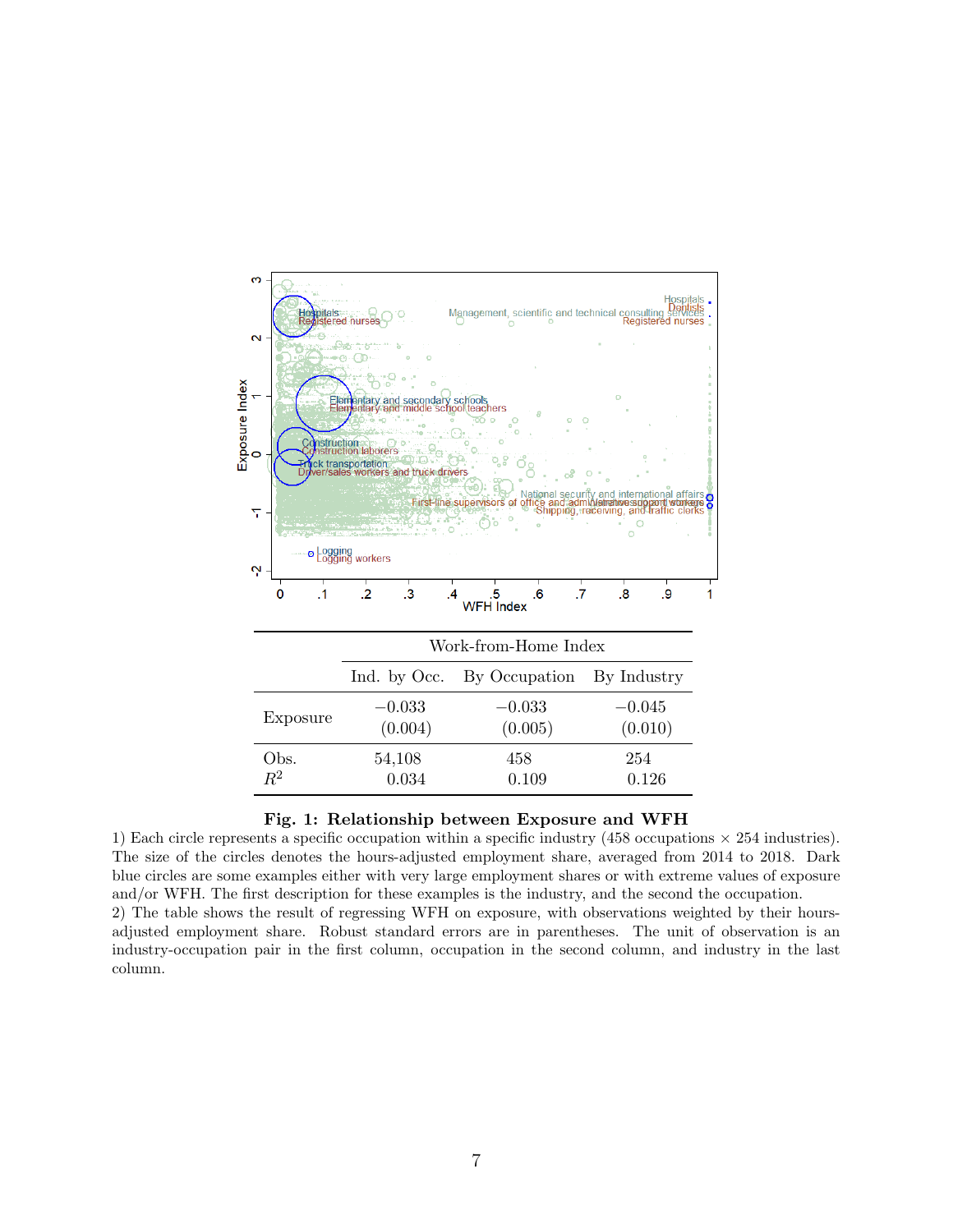smaller for the said job. Thus, the large dispersion in WFH among jobs with similar levels of exposure implies that the economic cost of sending home workers to reduce infection risks will depend on whether they work in a high or low WFH job.

Let  $(s_i, w_i, e_i, h_i)$  denote the employment share, average wage, exposure index and WFH index for each industry-occupation combination i. An optimal policy minimizes the economic cost from sending home a fraction  $0 \leq x_i \leq 1$  of each industry-occupation combination, subject to reducing aggregate exposure by at least a given fraction  $0 \leq y \leq \psi$ :

<span id="page-8-3"></span>
$$
\min_{\{x_i \in [0,1]\}_{i=1}^I} \psi \sum_{i=1}^I s_i (1 - h_i) w_i x_i \qquad \text{s.t.} \quad \psi \sum_{i=1}^I s_i e_i x_i \ge y \sum_{i=1}^I s_i e_i,\tag{1}
$$

where  $\psi$  is a "compliance" constant that measures how many workers in the jobs being sent home do comply with the policy and work from home, and I is the total number of occupation-industry combinations.[7](#page-8-0) This problem is merely a high-dimensional linear programming problem.[8](#page-8-1) For the problem to be welldefined, all  $e_i$ 's need to be non-negative, so we simply shift our exposure index by subtracting off its minimum value. The problem implies that the economic cost of working from home is proportional to  $(1-h_i)w_i$ , where  $h_i$  is our WFH index that lies between 0 and 1. Since the problem is linear, the solution  $x_i^*$  will be either  $0$  or  $1$  for all  $i$ , unless the job happens to fall exactly on the threshold.

Figure [2](#page-9-0) shows the optimal policy when  $\psi = 0.487$ .<sup>[9](#page-8-2)</sup> In panels (a) and (b), each industry-occupation combination is plotted as a circle along the exposure  $(e_i,$  vertical axis) and the wage loss from working remotely  $(w_i(1-h_i),$  horizontal axis) dimensions. The size of a circle represents job  $i$ 's employment share. The optimal policy is a linear threshold in this two-dimensional space, where only jobs that are above the threshold are sent home (blue circles). The slope of the threshold is positive since the optimal policy takes into account both the exposure and the wage loss from working remotely. That is, even if a job has high infection risks, it is not sent home if it is hard to be done remotely (low WFH) and has a high average wage, implying a large wage loss from working remotely. Panel (a)

<span id="page-8-0"></span><sup>&</sup>lt;sup>7</sup>Thus the maximal possible reduction in aggregate exposure is  $\psi$ . This may be due to non-compliance, selective furloughs, or reduction in working hours (such as a curfew on pubs and restaurants) as opposed to a shutdown order, and so on. Note that the value of  $\psi$  does not affect the optimal solution  $\{x_i^*\}$  but only affects the magnitude of the wage loss and exposure reduction.

<span id="page-8-2"></span><span id="page-8-1"></span> ${}^{8}$ Program  $(1)$  is the dual problem of minimizing exposure subject to a given level of aggregate wage losses.

 $9\psi = 0.487$  corresponds to a 30 percent drop in aggregate wages under the real-world lockdown, to be shown in Section [4.](#page-10-0)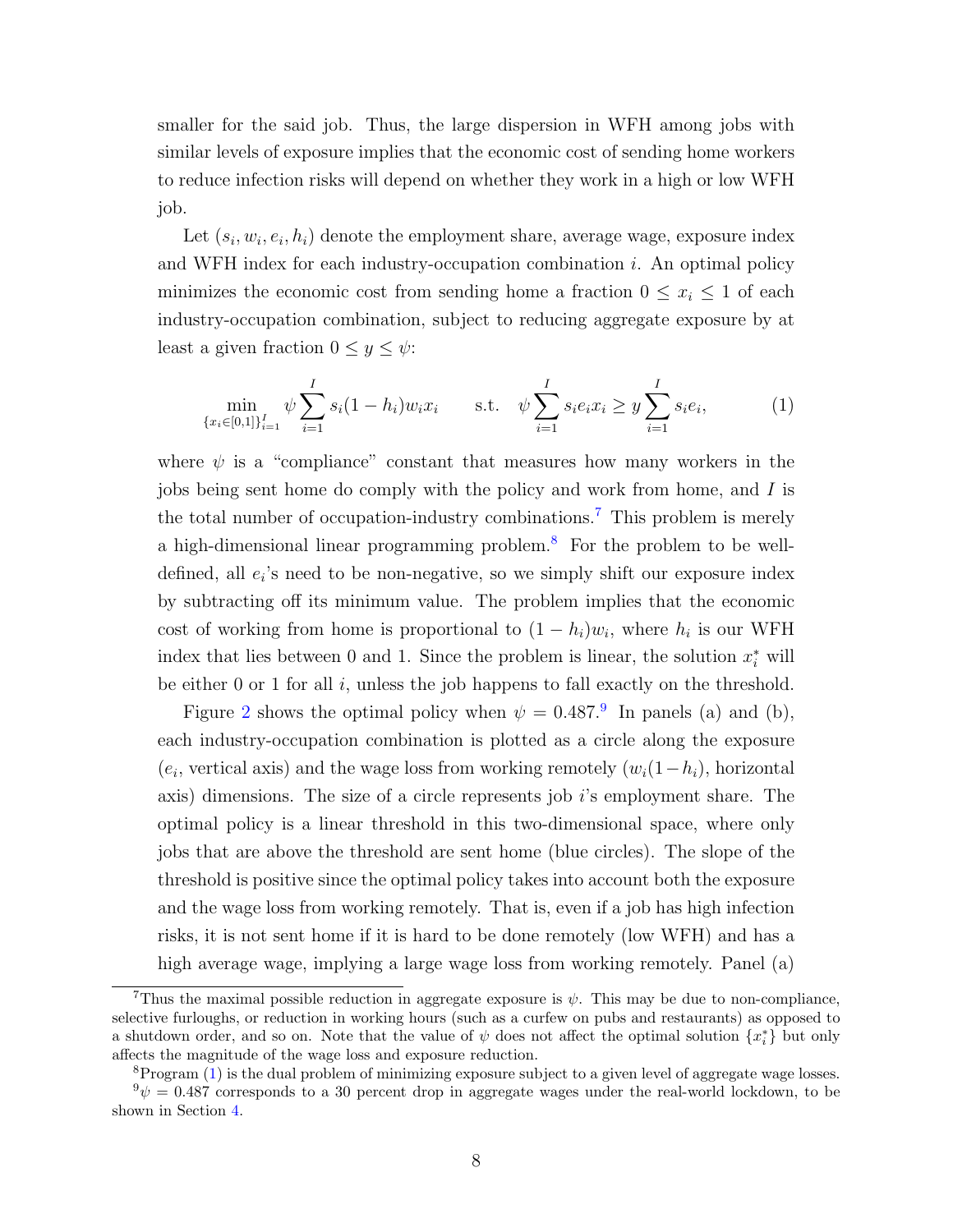

#### <span id="page-9-0"></span>Fig. 2: Optimal Policy

In panels (a) and (b), each circle is a specific occupation within a specific industry (458 occupations  $\times$  254 industries). The size of the circles denotes the hours-adjusted employment share, average from 2014 to 2018. The blue circles represent jobs that are sent home by the optimal policy (group i such that  $x_i^* = 1$ ) and the rest are performed normally. Panel (a) is when the aggregate exposure is reduced by 10 percent, and (b) is by 40 percent. In the lower panels, for a fraction y of reduction in population exposure on the horizontal axis, the fraction of workers sent home and the aggregate wage loss (with the scaling constant  $\psi = 0.487$  under the optimal policy) are shown as blue lines in panels (c) and (d), respectively. The constrained optimal policy solves the same problem [\(1\)](#page-8-3), but with the added constraint that all health workers must work normally, and are shown as red lines.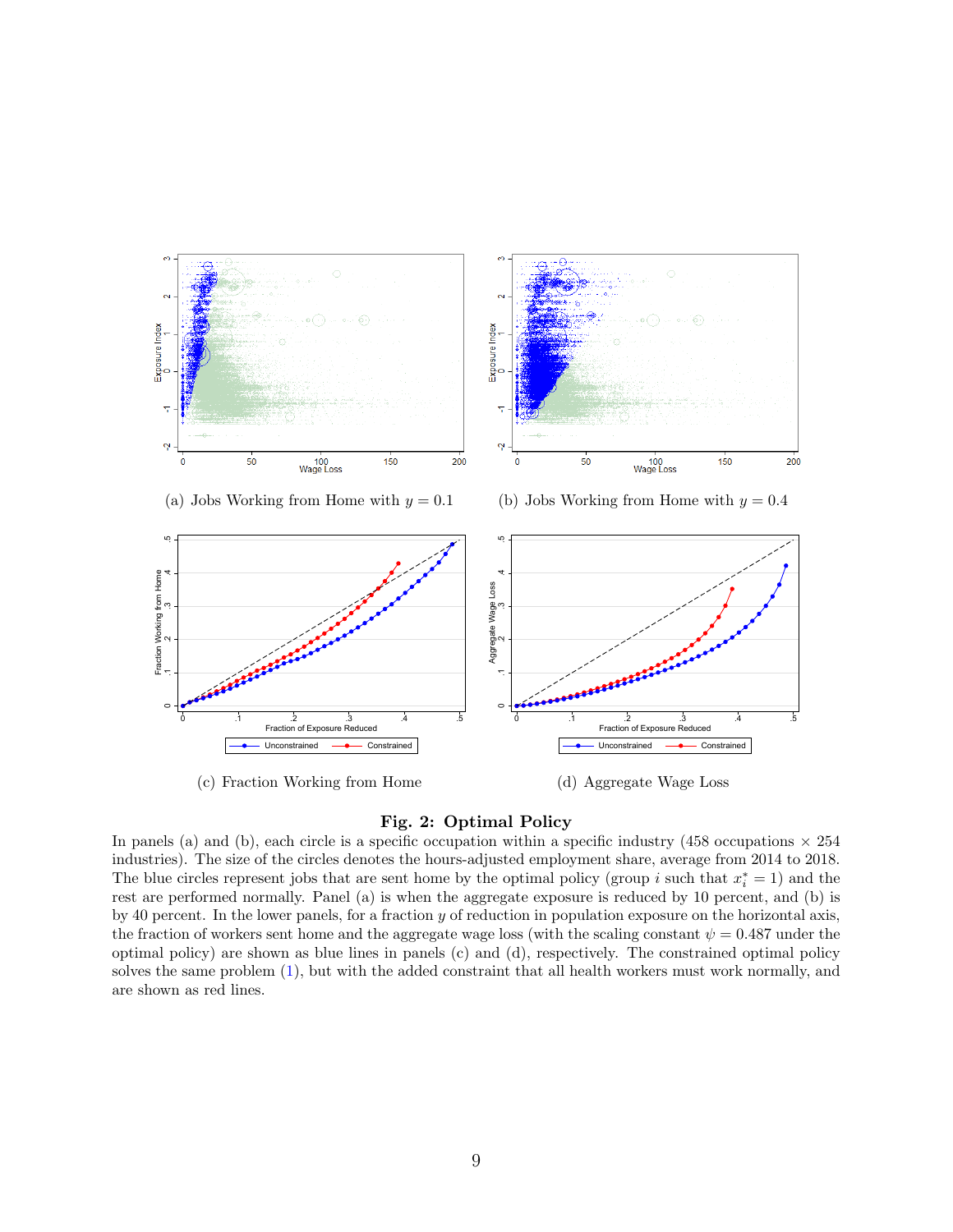is the solution when aggregate exposure is reduced by 10 percent, and panel (b) by 40 percent.

Panel (c) plots the fraction of workers working from home under the optimal policy in blue, for each level of reduction in aggregate exposure  $(y)$  on the horizontal axis. Panel (d) shows the aggregate wage loss from the optimal policy in blue against the same horizontal axis. Both blue lines are upward sloping, since reducing exposure requires sending more workers home, which also leads to larger wage losses. More important, the lines are convex, because the optimal policy sends home those jobs with higher exposure and lower wage losses first.

One unpleasant feature of the optimal policy we solve above is that many health workers are sent home because they tend to have very high exposure, even though most of them cannot work from home and thus incur large wage losses if compelled to do so. For a more realistic problem during a pandemic, we also solve a constrained optimal policy in which health workers must work normally. These are workers in the healthcare and social assistance sectors (IND codes 7970- 8390), and healthcare practitioners, technical, and support occupations (OCC codes 3000-3655), who comprise about 11 percent of (hours-adjusted) aggregate employment. Combined, these jobs account for about 20 percent of the aggregate exposure.

In the two bottom panels of Figure [2,](#page-9-0) the red lines plot the fraction of workers working from home under the constrained optimal policy in panel (c) and the aggregate wage loss in panel (d), both against the reduction in aggregate exposure y on the horizontal axis. Compared to the unconstrained optimal policy in blue, the constrained policy sends more workers home and causes more wage losses for any given reduction in aggregate exposure, but is still visibly convex.

### <span id="page-10-0"></span>4 Optimal Policy vs. Real-world Lockdowns

We now compare our optimal policy with a lockdown that mimics those implemented in the U.S. and most European countries. Although lockdowns were implemented with varying degrees of severity across countries and U.S. states, they did share common features. Most often, the government classified industries (and/or occupations) as essential or non-essential, and tried to keep essential workers working as normally as possible, while forbidding non-essential workers from commuting to work. For example, the Cybersecurity and Infrastructure Agency (CISA) of the U.S. Department of Homeland Security provides guide-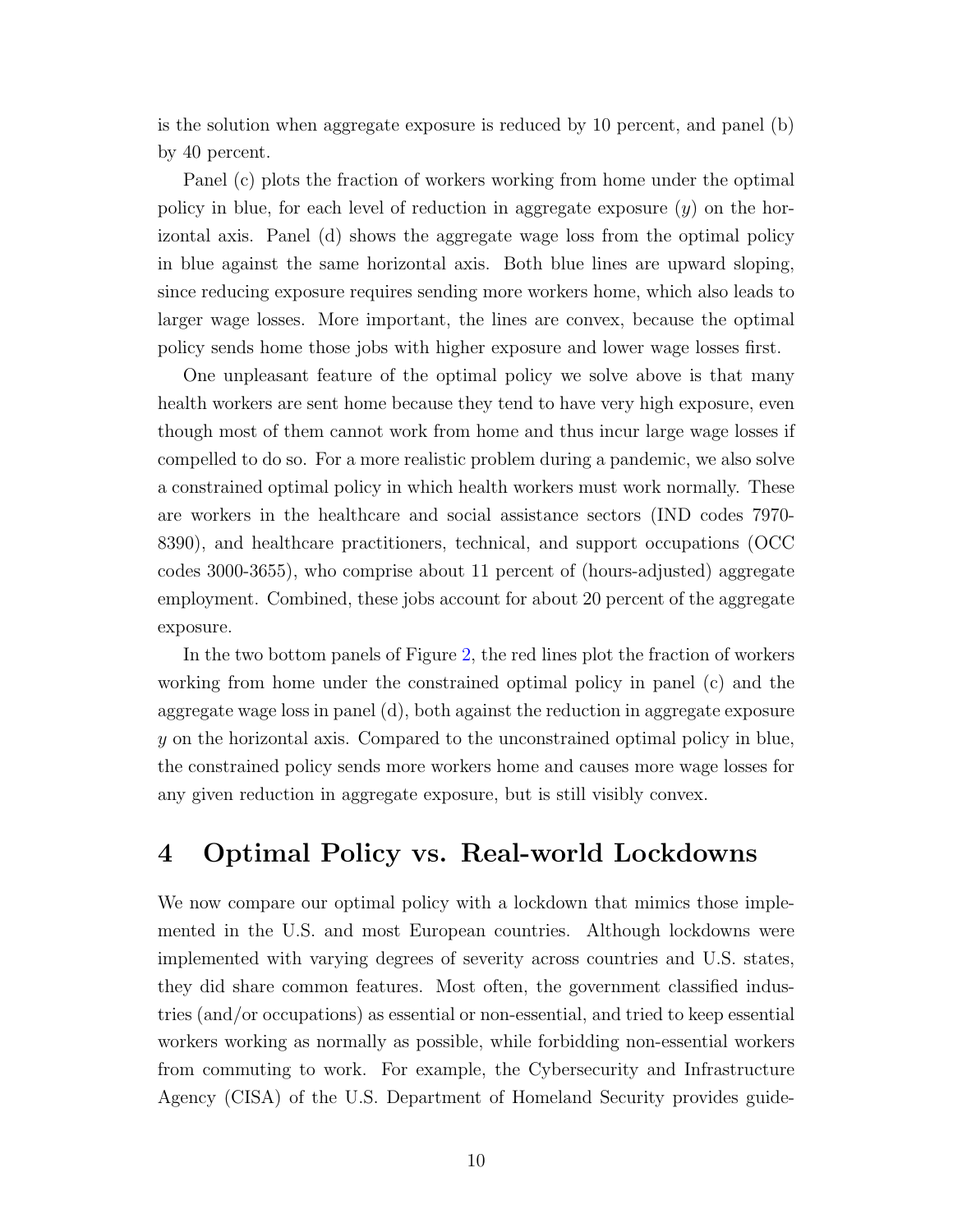

<span id="page-11-2"></span>Fig. 3: Optimal Policy vs. Lockdown

Each circle is a specific occupation within a specific industry (458 occupations  $\times$  254 industries). The size of a circle represents its employment share. Red circles indicate jobs sent home during the actual lockdown. Blue circles are the jobs done remotely under the unconstrained optimal policy in the left panel and under the constrained optimal policy in the right panel.

lines on which jobs are essential for critical infrastructure.

Our version of the real-world lockdown follows [Palomino et al.](#page-17-4) [\(2020\)](#page-17-4), who show which occupations and industries were effectively locked down in Europe.<sup>[10](#page-11-0)</sup> In the context of our problem  $(1)$ , locked down jobs are a set  $\{i \in \{1, 2, \dots, I\} | x_i = 1\}$ , which in general will differ from the optimal solution. We set  $\psi = 0.487$  as we did in the previous section, which generates a 30-percent drop in aggregate wages under the actual lockdown.<sup>[11](#page-11-1)</sup> Given  $\psi$ , we find that the lockdown reduces aggregate exposure by 32 percent.

Panel (a) of Figure [3](#page-11-2) shows which jobs were non-essential and hence ordered to stay home during the actual lockdown (red circles) and which jobs are performed from home under the optimal policy (blue circles). Both achieve the same reduction in aggregate exposure, but there is not much overlap between the two policies in terms of which jobs are sent home. Panel (b) shows the jobs sent home under the constrained optimal policy (i.e., all health workers working normally), instead of the optimal policy.

Table [1](#page-12-0) shows exactly how this difference manifests in terms of the fraction of workers sent home and the associated aggregate wage loss. The gains from

<span id="page-11-0"></span><sup>&</sup>lt;sup>10</sup>[Palomino et al.](#page-17-4) [\(2020\)](#page-17-4) identify essential jobs by ISCO (2-digit) and NACE (1-digit) from the lockdowns implemented in Italy and Spain. We match these jobs to the OCC and IND codes in the Census. Their list of essential jobs are broadly consistent with the CISA guildelines.

<span id="page-11-1"></span><sup>&</sup>lt;sup>11</sup>With a labor income share of 60 percent, this implies an 18-percent drop in GDP due to the lockdown, which is between the GDP loss in the U.S. (10 percent) and that in the U.K (20 percent) from the first to second quarter of 2020.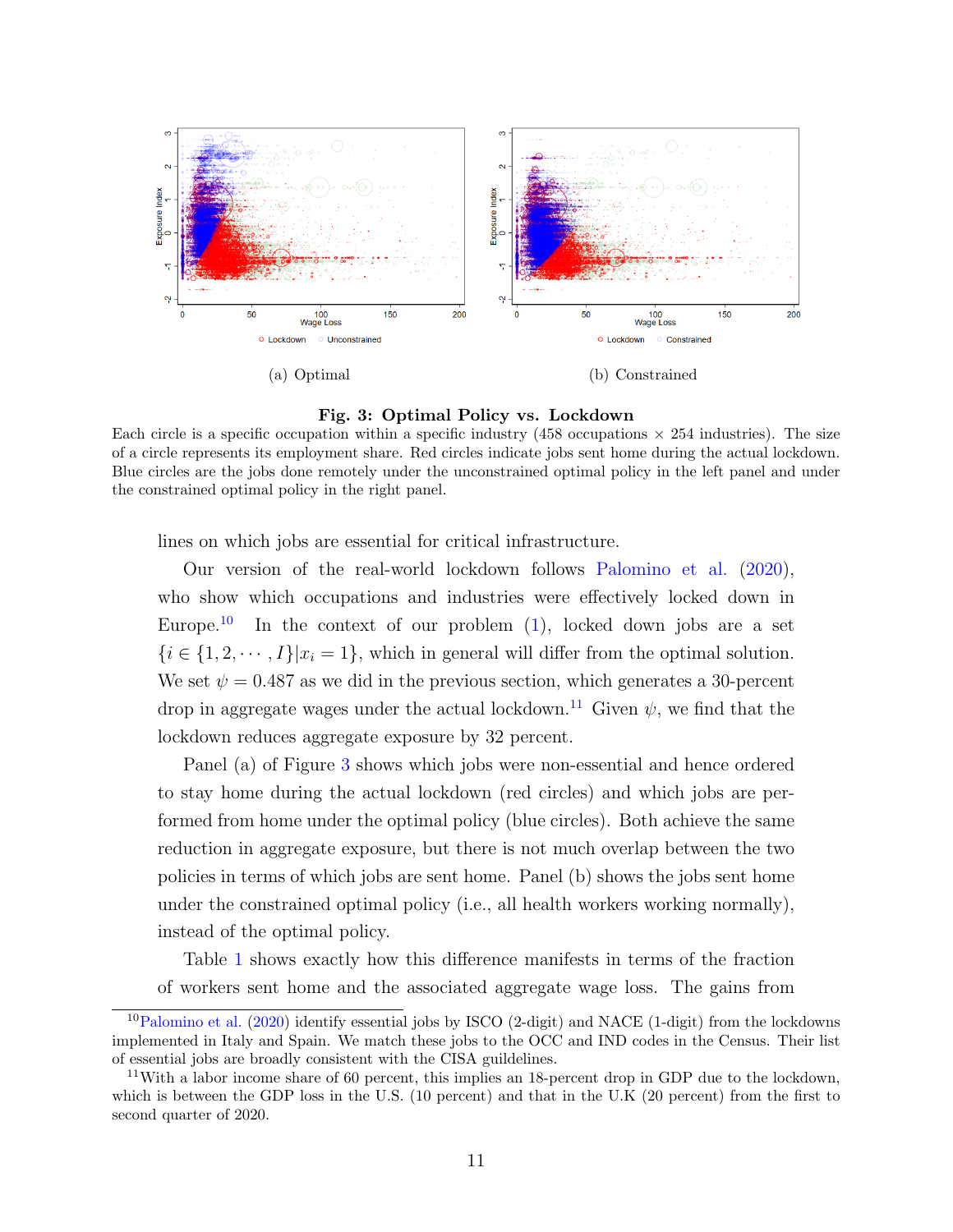|                         | Fraction Working Remotely Wage Loss |       |
|-------------------------|-------------------------------------|-------|
| $(A)$ Lockdown          | 0.359                               | 0.300 |
| (B) Optimal             | 0.243                               | 0.145 |
| (C) Constrained optimal | 0.306                               | 0.191 |

#### <span id="page-12-0"></span>Table 1: Policy Outcomes

The first column is the (hours-adjusted) fraction of workers working from home, and the second the aggregate wage loss.

implementing the optimal policy are substantial: The same reduction in exposure can be attained by sending home one-third fewer workers (36 percent working from home by the lockdown vs. 24 percent under the optimal policy) at half the economic cost (aggregate wage loss of 30 percent by the lockdown vs. 15 percent under the optimal policy).

Even with the constraint that all health workers continue to work normally, the constrained optimal policy does substantially better than the actual lockdown. It delivers the same reduction in aggregate exposure with a one-third smaller loss in aggregate wages (19 percent instead of 30 percent).<sup>[12](#page-12-1)</sup>

Distribution of Exposure Reduction and Wage Loss Because jobs are different in terms of exposure and WFH across occupations and industries, the reduction in exposure and the wage loss from the policies are distributed unequally across workers. In fact, low-wage jobs tend to have high exposure and low WFH, while high-wage jobs tend to have low exposure and high WFH. As a result, low-wage workers see large exposure reduction and wage losses under a lockdown, while the exposure reduction and wage losses are small for high-wage workers on average.<sup>[13](#page-12-2)</sup> Furthermore, since the real-world lockdown and the optimal policy target different jobs, the two policies have different distributional, as well as aggregate, consequences.

Figure [4](#page-13-0) shows the distributional impacts of the actual lockdown and the optimal policy, across wage quartiles constructed from the average wage of occupation-industry combinations.<sup>[14](#page-12-3)</sup> In panel (a), the dark blue bars are the share of workers in each quartile, which is 25 percent by definition. The other two bars show, within each quartile, the fraction of workers working from home

<span id="page-12-1"></span> $12$ Of course, there are other jobs that are truly essential. These can be incorporated as additional constraints to the minimization problem in [\(1\)](#page-8-3).

<span id="page-12-2"></span><sup>&</sup>lt;sup>13</sup>[Aum et al.](#page-16-3) [\(2020a\)](#page-16-3) document similar unequal impact of the pandemic even without a lockdown.

<span id="page-12-3"></span><sup>&</sup>lt;sup>14</sup>The distributional impact of the constrained optimal policy is in the appendix.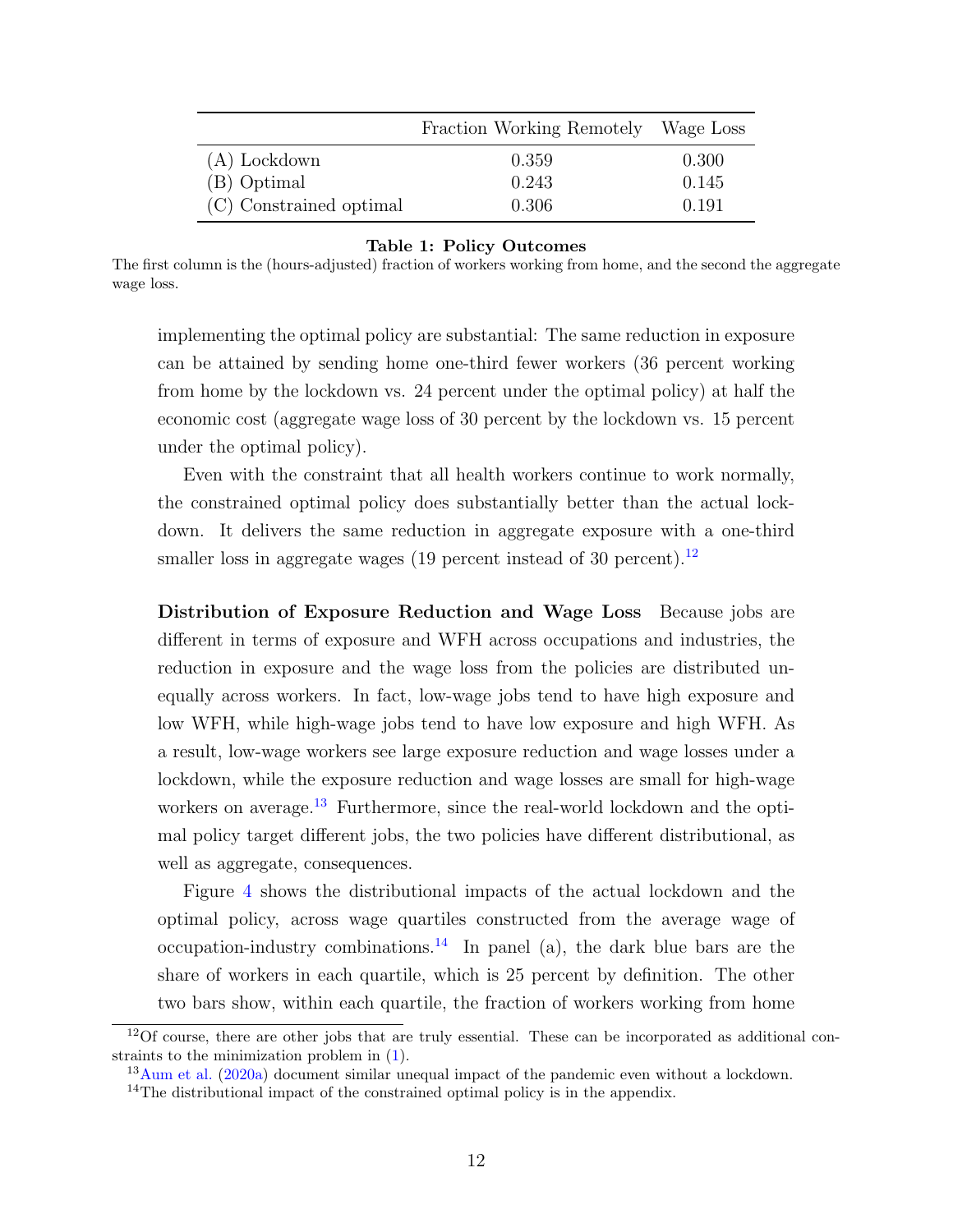

(a) Fraction Working from Home





(c) Wage Loss

<span id="page-13-0"></span>Fig. 4: Policy Impact across Wage Quartiles

Each industry-occupation combination is ordered by its average wage and assigned to a quartile. In panel (a), the dark blue bars are each wage quartile's employment share, which is 0.25 by definition. The light blue and green bars depict the fraction of each quartile working from home due to the actual lockdown and the optimal policy, respectively, on the right scale. In panel (b), the dark blue bars are each wage quartile's share of aggregate exposure, and the light blue and the green bars depict the within-quartile reduction in exposure under the actual lockdown and the optimal policy, respectively. In panel (c), the dark blue bars are each wage quartile's share of aggregate wages, and the light blue and green bars depict within-quartile percentage wage losses by each policy.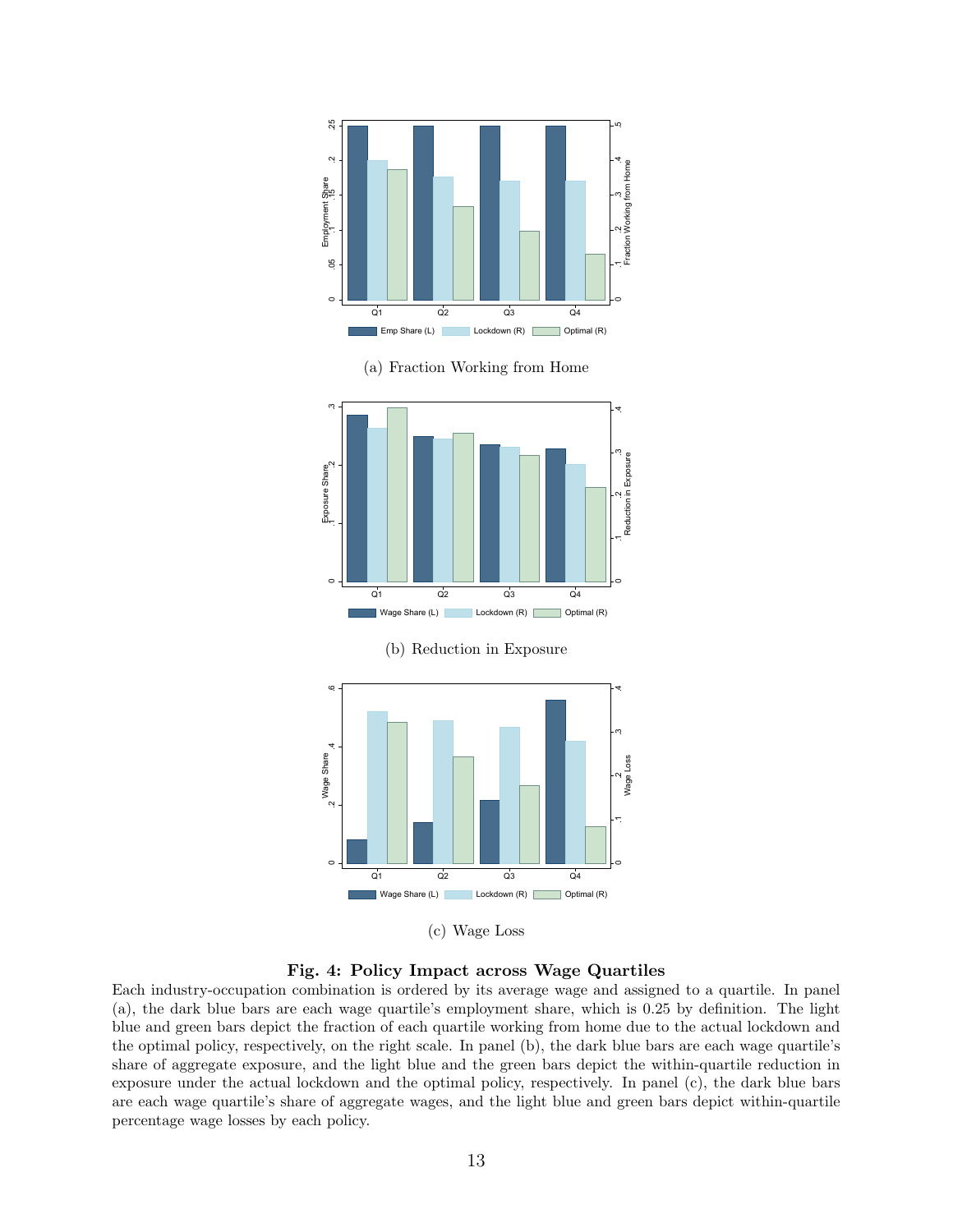due to the actual lockdown (light blue bars, right scale) and the optimal policy (green bars, right scale). The lockdown following the essential/non-essential distinction sends more low-wage workers home than high-wage workers (40 percent of the lowest wage quartile and 33 percent of the highest wage quartile). The difference is magnified under the optimal policy (38 percent of the lowest quartile and 12 percent of the highest quartile). There are two reasons. First, high-wage workers tend to have low exposure and are hence less likely to be sent home. Second, because of their high wage, holding other things equal, it is more costly to send home high-wage workers. Nevertheless, the optimal policy sends fewer workers home in all quartiles than the lockdown.

In panel (b), the dark blue bars depict each wage quartile's share of the aggregate exposure, confirming that low-wage workers have higher exposure on average. The other two bars show the reduction in exposure due to the actual lockdown (light blue bars, right scale) and the optimal policy (green bars, right scale). Note that both policies reduce low-wage workers' exposure more than that of the high-wage workers. The optimal policy strengthens this pattern, reducing low-wage workers' exposure by more, but reducing high-wage workers' exposure by less, compared to the lockdown.<sup>[15](#page-14-0)</sup> More significant, for the lowerwage quartiles, the optimal policy achieves a larger reduction in exposure while sending fewer workers home than under the actual lockdown.

In panel (c), the dark blue bars depict each wage quartile's share of the aggregate wages, which is higher for higher quartiles by construction. The other two bars are the wage losses due to the lockdown (light blue bars, right scale) and the optimal policy (green bars, right scale). Both policies incur larger wage losses for lower-wage quartiles. This is because low-wage jobs are more likely to be sent home under both policies, but tend to be harder to perform from home (i.e., low WFH). The optimal policy leads to especially small wage losses for the top quartile, although it generates smaller wage losses than does the actual lockdown across all wage quartiles, as it sends home fewer workers across the board and also takes into account the wage losses.

In summary, low-wage workers are more affected than high-wage workers by both policies: They are more likely to be sent home, and as a result experience a larger reduction in exposure and larger wage losses. Comparing the two policies,

<span id="page-14-0"></span><sup>&</sup>lt;sup>15</sup>This is by design, since we solved the optimal policy subject to the same reduction in aggregate exposure as the lockdown. The total reduction across all groups must be the same for the lockdown (light blue bars) and the optimal policy (green bars).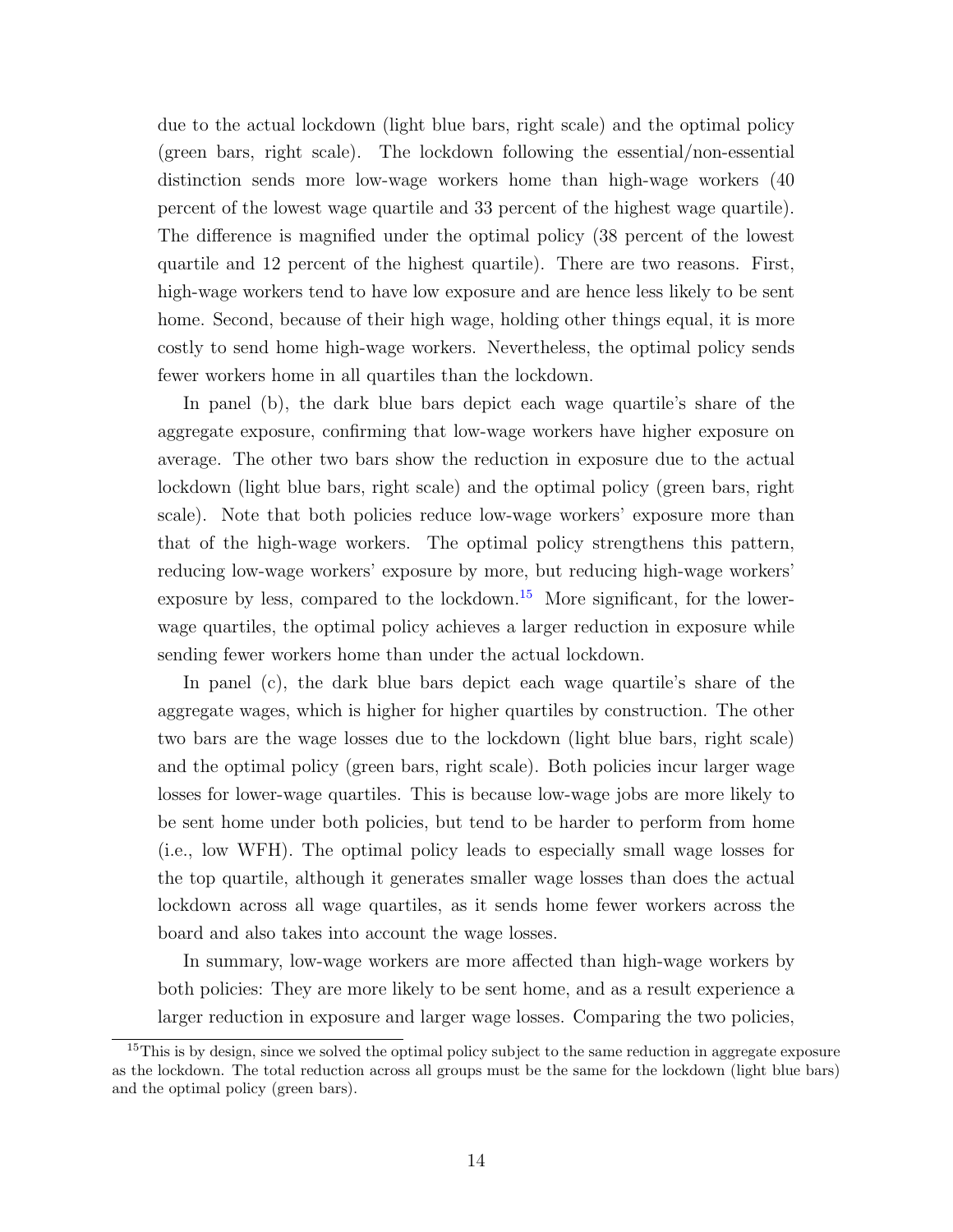holding the reduction in aggregate exposure constant, low-wage workers see a larger reduction in exposure under the optimal policy, and high-wage workers a smaller reduction. However, although the optimal policy results in smaller wage losses for all wage quartiles compared to the lockdown, high-wage workers gain the most.

## 5 Conclusion

We construct indices of workers' exposure to infection risks and work-from-home (WFH) that vary by both occupation and industry, and study their relationship across jobs. WFH varies widely even among jobs with similar levels of exposure, indicating that a planner could reduce the economic cost of a workplace lockdown by selectively sending home groups of workers based on the two indices, rather than using broad essential/non-essential categories. Compared to the actual lockdown, the optimal policy sends home one-third fewer workers and causes only half the loss in aggregate wages, while reducing aggregate exposure by the same magnitude. The wage gains are concentrated among high-wage workers, but low-wage workers benefit from a larger reduction in exposure, under the optimal policy.

While we abstract from some key dimensions, our work is a blueprint for an easily implementable smarter lockdown of the workplace during a pandemic. In addition, our cross-walk and merging of the O\*NET and ATUS can be useful for a wider range of research, beyond the exposure and WFH indices used in this paper.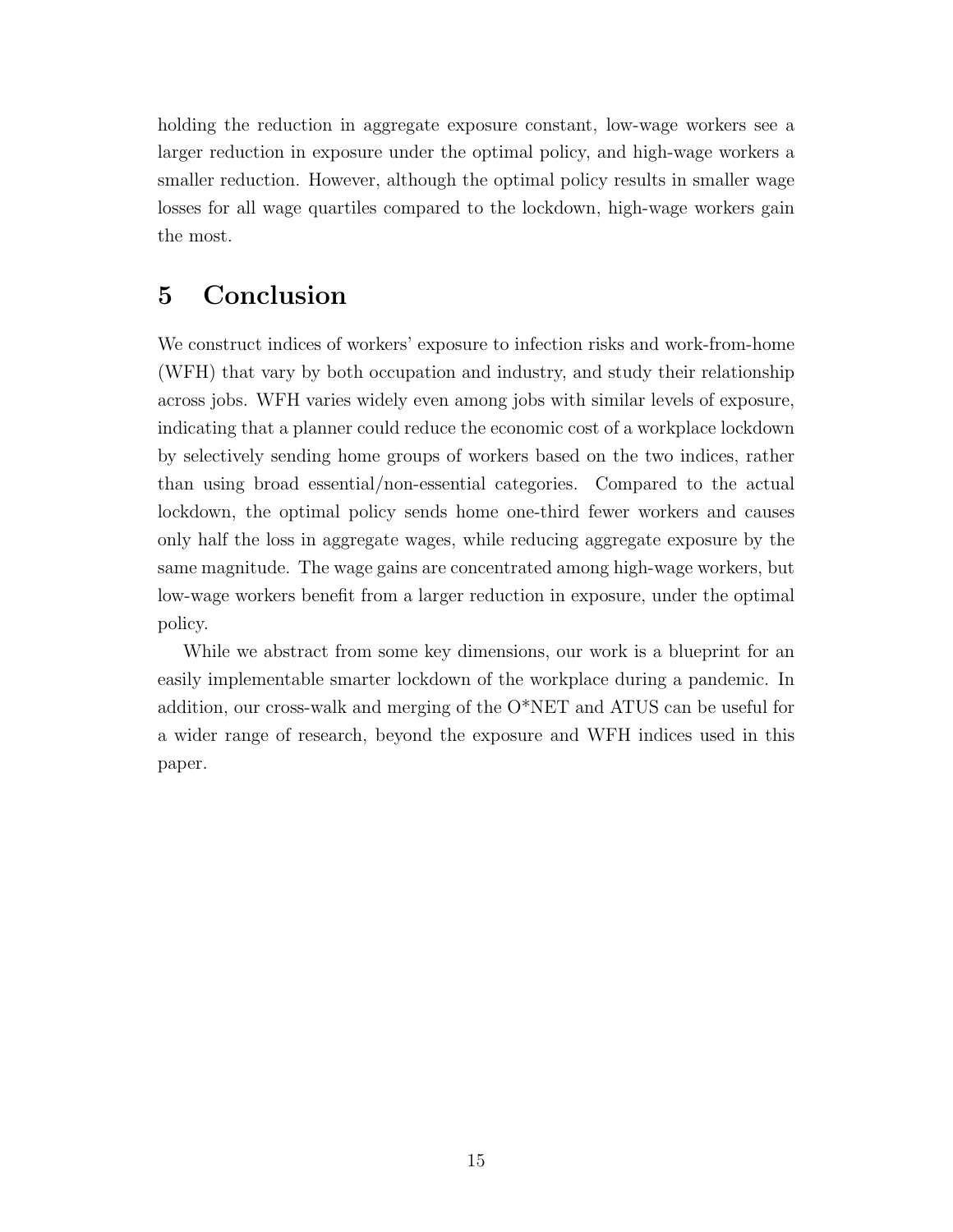### Bibliography

- <span id="page-16-0"></span>Acemoglu, D. and D. Autor (2011). Chapter 12 - skills, tasks and technologies: Implications for employment and earnings. Volume 4, Part B of Handbook of Labor Economics, pp.  $1043 - 1171$ . Elsevier.
- <span id="page-16-2"></span>Adams-Prassl, A., T. Boneva, M. Golin, and C. Rauh (2020, Jun). Work that can be done from home: Evidence on variation within and across occupations and industries. IZA Discussion Paper 13374, Institute of Labor Economics (IZA), Bonn.
- <span id="page-16-7"></span>Alon, T., M. Kim, D. Lagakos, and M. VanVuren (2020). How should policy responses to the covid-19 pandemic differ in the developing world? Technical report, NBER.
- <span id="page-16-6"></span>Assenza, T., F. Collard, M. Dupaigne, P. Fève, C. Hellwig, S. Kankanamge, and N. Werquin (2020, May). The Hammer and the Dance: Equilibrium and Optimal Policy during a Pandemic Crisis. CEPR Discussion Papers 14731, CEPR Discussion Papers.
- <span id="page-16-3"></span>Aum, S., S. Y. T. Lee, and Y. Shin (2020a, May). Covid-19 doesn't need lockdowns to destroy jobs: The effect of local outbreaks in Korea. Working Paper 27264, National Bureau of Economic Research.
- <span id="page-16-5"></span>Aum, S., S. Y. T. Lee, and Y. Shin (2020b, May). Inequality of fear and selfquarantines: Is there a trade-off between GDP and public health? Working Paper 27100, NBER.
- <span id="page-16-1"></span>Autor, D. H. and D. Dorn (2013). The growth of low-skill service jobs and the polarization of the US labor market. American Economic Review  $103(5)$ , 1553–97.
- <span id="page-16-8"></span>Brotherhood, L., P. Kircher, C. Santos, and M. Tertilt (2020). An Economic Model of the Covid-19 Epidemic: The Importance of Testing and Age-Specific Policies. Covid Economics - Vetted and Real-Time Papers.
- <span id="page-16-4"></span>del Rio-Chanona, R. M., P. Mealy, A. Pichler, F. Lafond, and D. Farmer (2020). Supply and demand shocks in the Covid-19 pandemic: An industry and occupation perspective.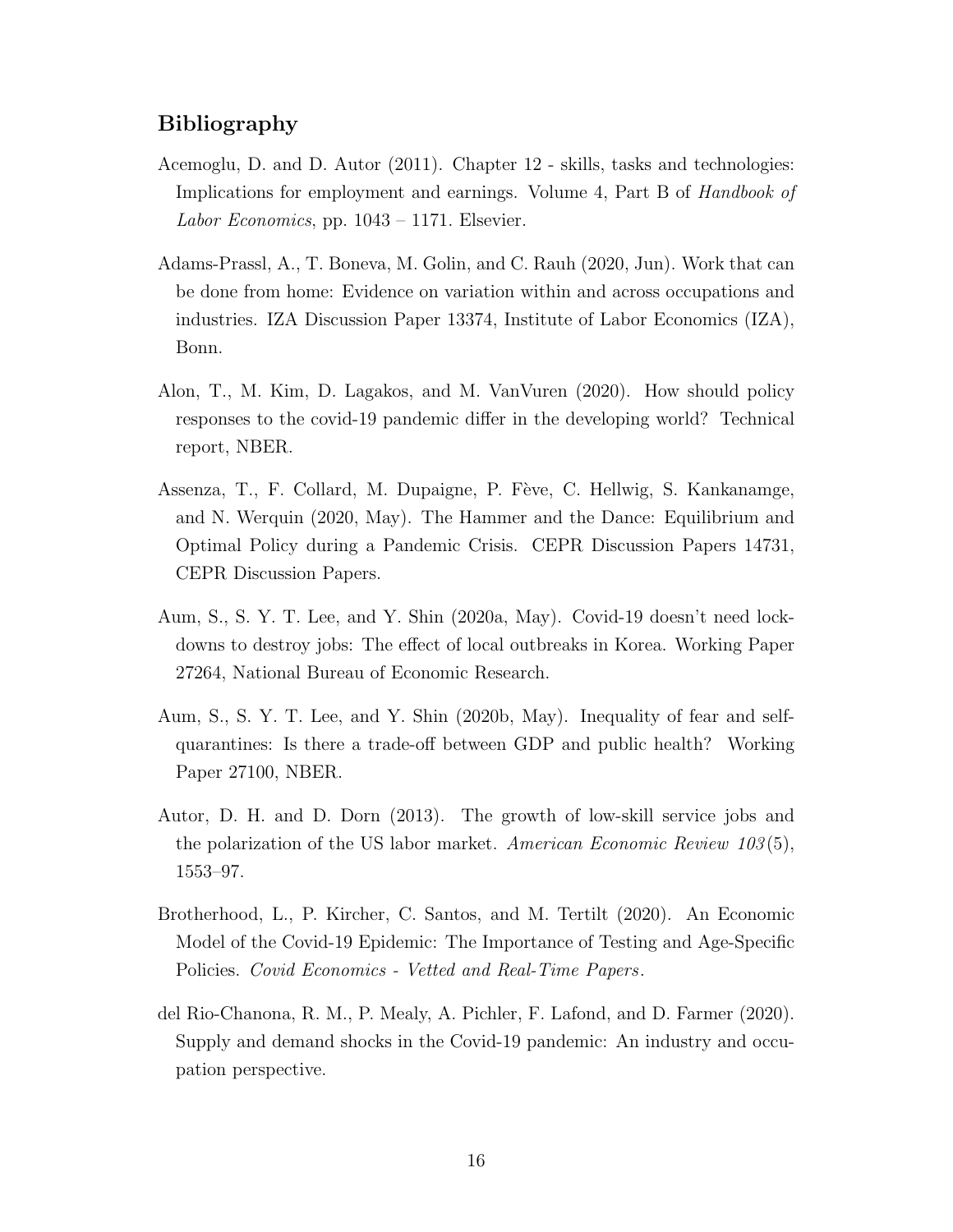- <span id="page-17-3"></span>Dingel, J. I. and B. Neiman (2020, April). How many jobs can be done at home? Working Paper 26948, National Bureau of Economic Research.
- <span id="page-17-0"></span>Gamio, L. (2020, March). The workers who face the greatest coronavirus risk. The New York Times.
- <span id="page-17-7"></span>Gottlieb, C., Grobovšek, M. Poschke, and F. Saltiel (2020). Lockdown accounting. Covid Economics - Vetted and Real-Time Papers.
- <span id="page-17-6"></span>Hicks, M. J., D. Faulk, and S. Devaraj (2020, March). Occupational exposure to social distancing: A preliminary analysis using O\*NET data. Technical report, Center for Business and Economic Research, Ball State University.
- <span id="page-17-5"></span>Koren, M. and R. Petö (2020, March). Business disruptions from social distancing. Technical report.
- <span id="page-17-8"></span>Krueger, D., H. Uhlig, and T. Xie (2020, April). Macroeconomic dynamics and reallocation in an epidemic. Covid Economics - Vetted and Real-Time Papers.
- <span id="page-17-1"></span>Leibovici, F., A. Santacreau, and M. Familglietti (2020, March). Social distancing and contact-intensive occupations.
- <span id="page-17-2"></span>Mongey, S., L. Pilossoph, and A. Weinberg (2020, May). Which workers bear the burden of social distancing policies? Covid Economics - Vetted and Real-Time Papers.
- <span id="page-17-4"></span>Palomino, J. C., J. G. Rodríguez, and R. Sebastian (2020). Wage inequality and poverty effects of lockdown and social distancing in Europe. European Economic Review.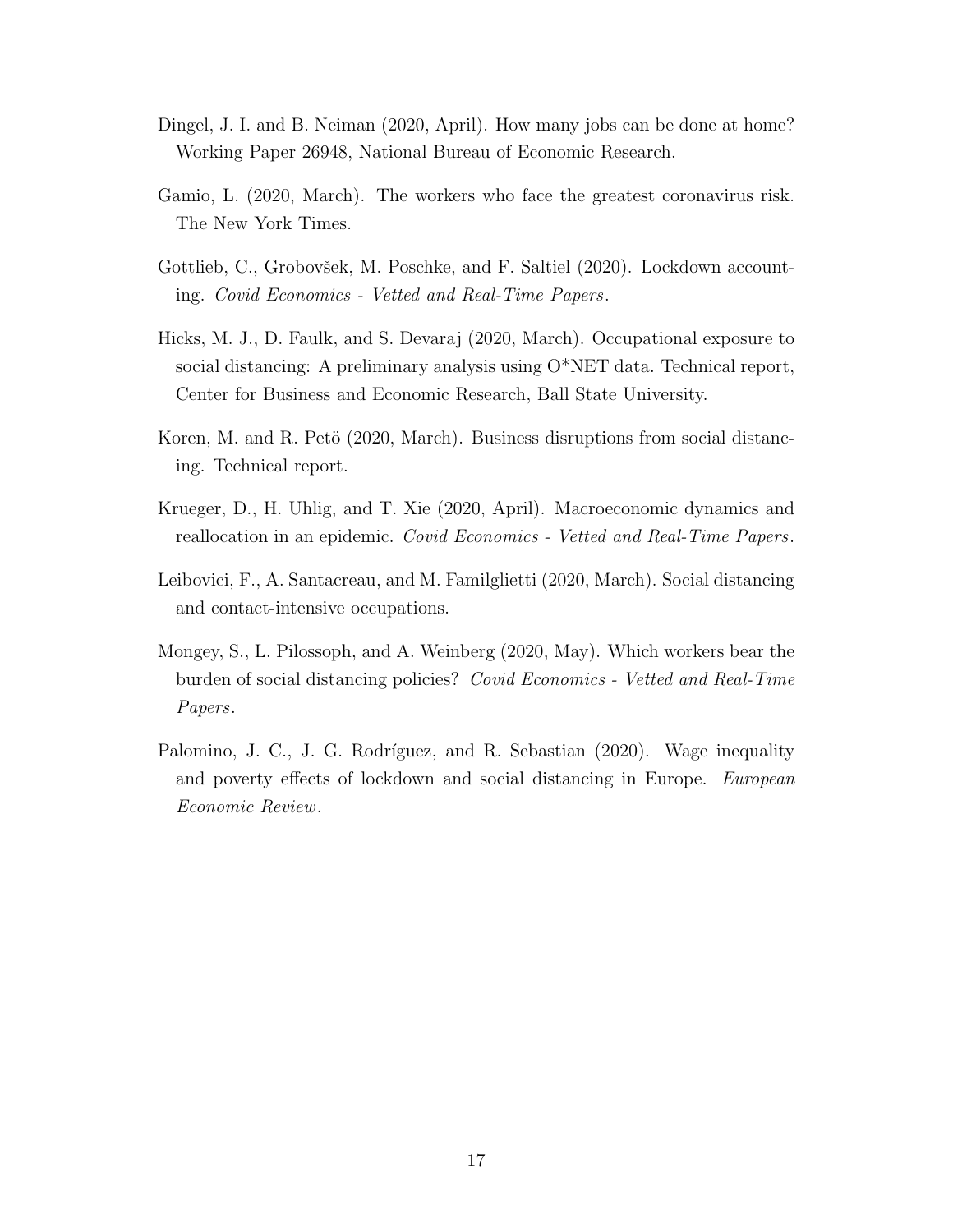## Appendix

## A Related Literature

A new strand of literature measures the degree to which jobs can be performed from home or are contact-intensive. One of the earlier papers is [Dingel and](#page-17-3) [Neiman](#page-17-3) [\(2020\)](#page-17-3), which uses job characteristics in the O\*NET to determine which occupations can be performed from home. Koren and Petö  $(2020)$ , [Hicks et al.](#page-17-6) [\(2020\)](#page-17-6), and [Leibovici et al.](#page-17-1) [\(2020\)](#page-17-1) use O\*NET to compute contact-intensity. Only few studies consider differences in such job characteristics across both industries and occupations. [Adams-Prassl et al.](#page-16-2) [\(2020\)](#page-16-2) collect information on WFH from the American and British time use surveys, and demonstrate a large WFH variation across industries even for the same occupation.

Most papers consider only either WFH or exposure separately. One exception is [Mongey et al.](#page-17-2) [\(2020\)](#page-17-2), which measures both physical proximity (one component of our exposure index) and WFH, and shows that there is a negative correlation between the two. Their WFH index is based on occupational characteristics from O\*NET alone and does not vary industry, and they find a tighter correlation between physical proximity and WFH than what we find using the WFH based on ATUS, even when we ignore the industry dimension.

Few studies explicitly consider the costs of real-world lockdowns. [del Rio-](#page-16-4)[Chanona et al.](#page-16-4) [\(2020\)](#page-16-4) construct an occupation-level remote labor index using O\*NET and combine it with industry-wide lockdown measures to assess the heterogeneous effect of industry-level supply shocks across occupations. [Palomino](#page-17-4) [et al.](#page-17-4) [\(2020\)](#page-17-4) construct a Lockdown Working Ability (LWA) index by combining a telework index from the O\*NET and lockdown measures based on the government policies in Italy and Spain. They then simulate the impact of social distancing policies on inequality across European countries. [Gottlieb et al.](#page-17-7) [\(2020\)](#page-17-7) simulate the economic costs of various lockdown policies in developing countries, exploiting detailed data on each country's demographic and labor market composition. [Aum](#page-16-5) [et al.](#page-16-5) [\(2020b\)](#page-16-5) do the same for Korea and the United Kingdom but also model individuals' choice of voluntarily working from home out of fear of infection.

To the best of our knowledge, ours is the only study that analyzes both WFH and exposure by industry and by occupation, and that introduces optimal workplace social distancing policies based on these indices.<sup>[16](#page-18-0)</sup>

<span id="page-18-0"></span><sup>16</sup>While most theoretical and structural papers that analyze the effect of the pandemic and lockdowns incorporate a trade-off between exposure and WFH (e.g. [Krueger et al.,](#page-17-8) [2020;](#page-17-8) [Assenza et al.,](#page-16-6) [2020\)](#page-16-6), few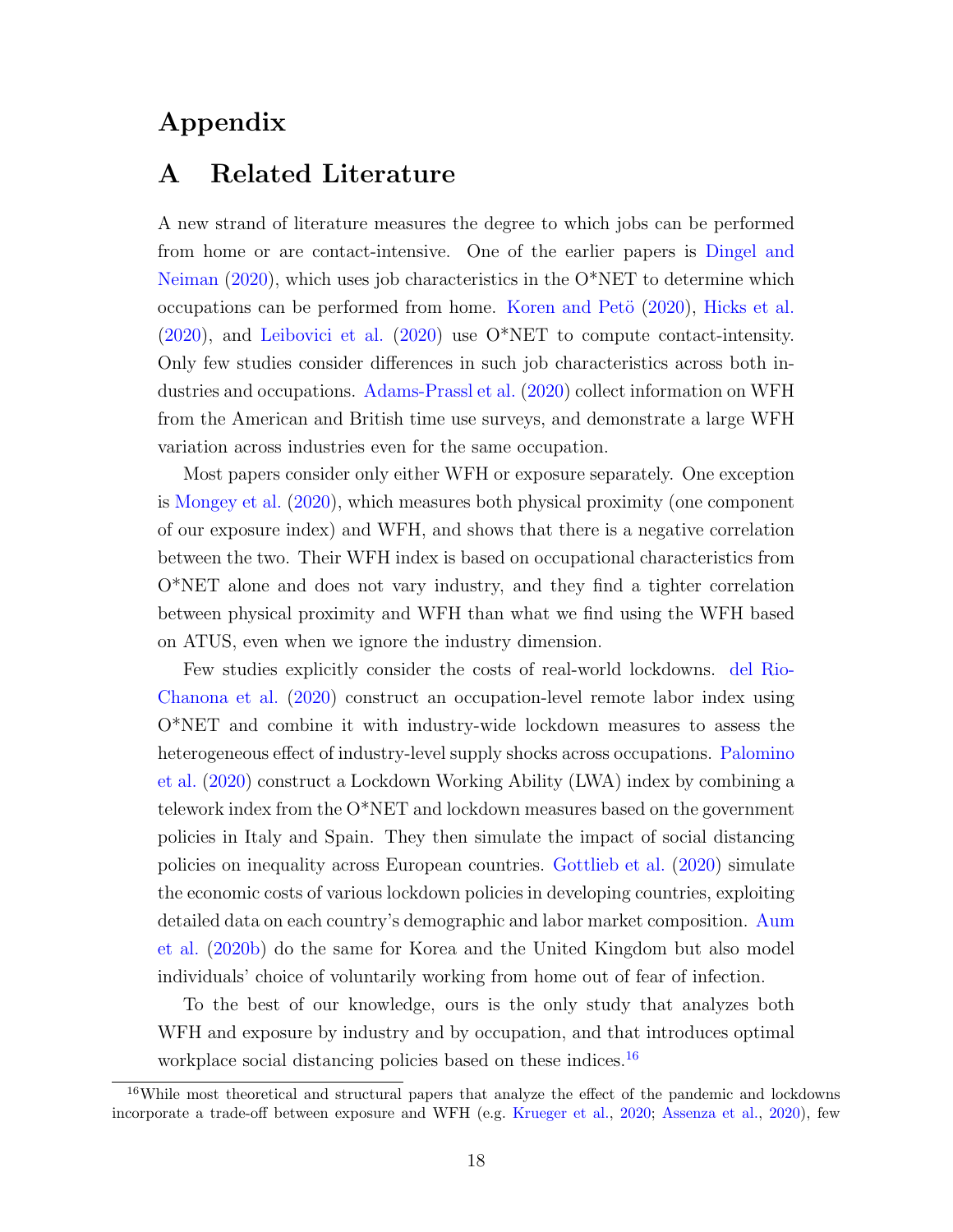## B Alternative Policies

Exposure Reduction or Wage Loss The optimal policy minimizes aggregate wage losses subject to a given level of exposure reduction. We consider alternative programs that minimize exposure or wage losses subject to a given fraction of workers working from home.

The program that minimizes the aggregate exposure is:

$$
\max_{\{x_i \in [0,1]\}_{i=1}^I} \psi \sum_{i=1}^I s_i e_i x_i \qquad \text{s.t.} \quad \psi \sum_{i=1}^I s_i x_i \le z,
$$
\n
$$
(2)
$$

which is in fact a maximization of the reduction in exposure subject to a given fraction of workers working from home. Clearly, the solution is to first send home those jobs with the highest exposure, regardless of the wage loss. The other program that minimizes aggregate wage losses subject to a given fraction of workers working from home is:

$$
\min_{\{x_i \in [0,1]\}_{i=1}^I} \psi \sum_{i=1}^I s_i w_i (1 - h_i) x_i \quad \text{s.t.} \quad \psi \sum_{i=1}^I s_i x_i \ge z,
$$
\n(3)

with the result that only jobs that earn a low wage and/or are easy to perform from home are sent home.

Figure [5](#page-20-1) plots the reduction in exposure and aggregate wage loss from these two alternative policies for all levels of  $z$  (the fraction working from home) with  $\psi = 0.487$ . The outcomes of the optimal policy and the constrained optimal policy are also plotted for comparison. As shown in panel (a), unsurprisingly, the exposure minimization policy (line with diamonds) reduces aggregate exposure by more than any other policy, but at the cost of higher aggregate wage losses, as shown in panel (b). Conversely, the wage-loss minimization policy has the smallest aggregate wage loss of all policies, but at the cost of a smaller reduction in exposure than the other policies. The outcomes of the optimal policy lie between those of the two alternative policies.

Impact of Constrained Optimal Policy across Wage Quartiles Finally, we show the counterpart of Figure [4](#page-13-0) for the constrained optimal policy that keeps all health workers working normally.

consider the heterogeneity of the trade-off at the micro level. Some exceptions are [Alon et al.](#page-16-7) [\(2020\)](#page-16-7) and [Brotherhood et al.](#page-16-8) [\(2020\)](#page-16-8), which consider differences by age, and [Aum et al.](#page-16-5) [\(2020b\)](#page-16-5), which considers differences by workers' occupation and skill level.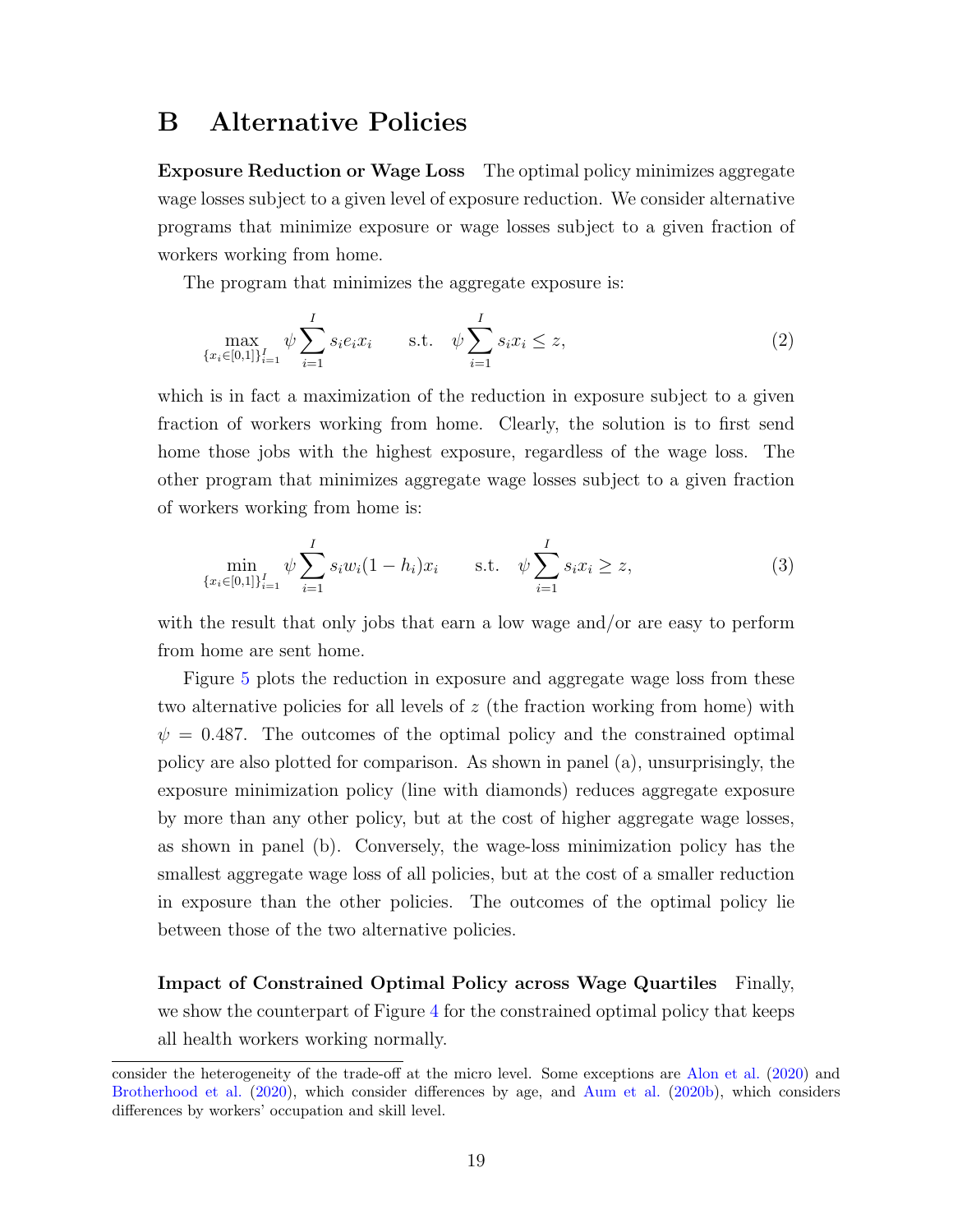

<span id="page-20-1"></span>Fig. 5: Optimal Policy vs. Alternatives

In panel (a), for a given fraction of aggregate employment working from home on the horizontal axis, the reduction in aggregate exposure is plotted for the optimal policy (dashed line), the constrained optimal policy (solid line), the policy that minimizes aggregate exposure (line with diamonds), and the policy that minimizes aggregate wage losses (line with circles). Panel (b) plots the corresponding aggregate wage loss.

The pattern across wage quartiles are similar to Figure [4,](#page-13-0) but there is one important difference. Relative to the actual lockdown, the constrained optimal policy sends home more bottom wage quartile workers, resulting in a larger wage loss for this group.

# <span id="page-20-0"></span>C Exposure and WFH by Demographic Group

How different demographic groups are affected by our index-based optimal policy depends on whether the variation in indices are captured by demographics. Thus, we regress the exposure index and the WFH index on demographic variables constructed for each occupation, industry, or industry-occupation pair: the female share, college share, Black and Hispanic shares, young and old shares, and the self-employment share.

The results are shown in Table [2.](#page-22-0) Some group of workers, in particular college workers, are both less exposed to infection and less affected by working from home. But as expected from Figure [1,](#page-7-0) lower exposure does not necessarily mean a high WFH. Female, black and middle-aged workers tend to be more exposed to infection, but it is not related to how easily they can work from home. Hispanics are less likely to work from home, but also face relatively lower risk of infection. In contrast, the self-employed work more from home, but do not necessarily face a lower risk of infection.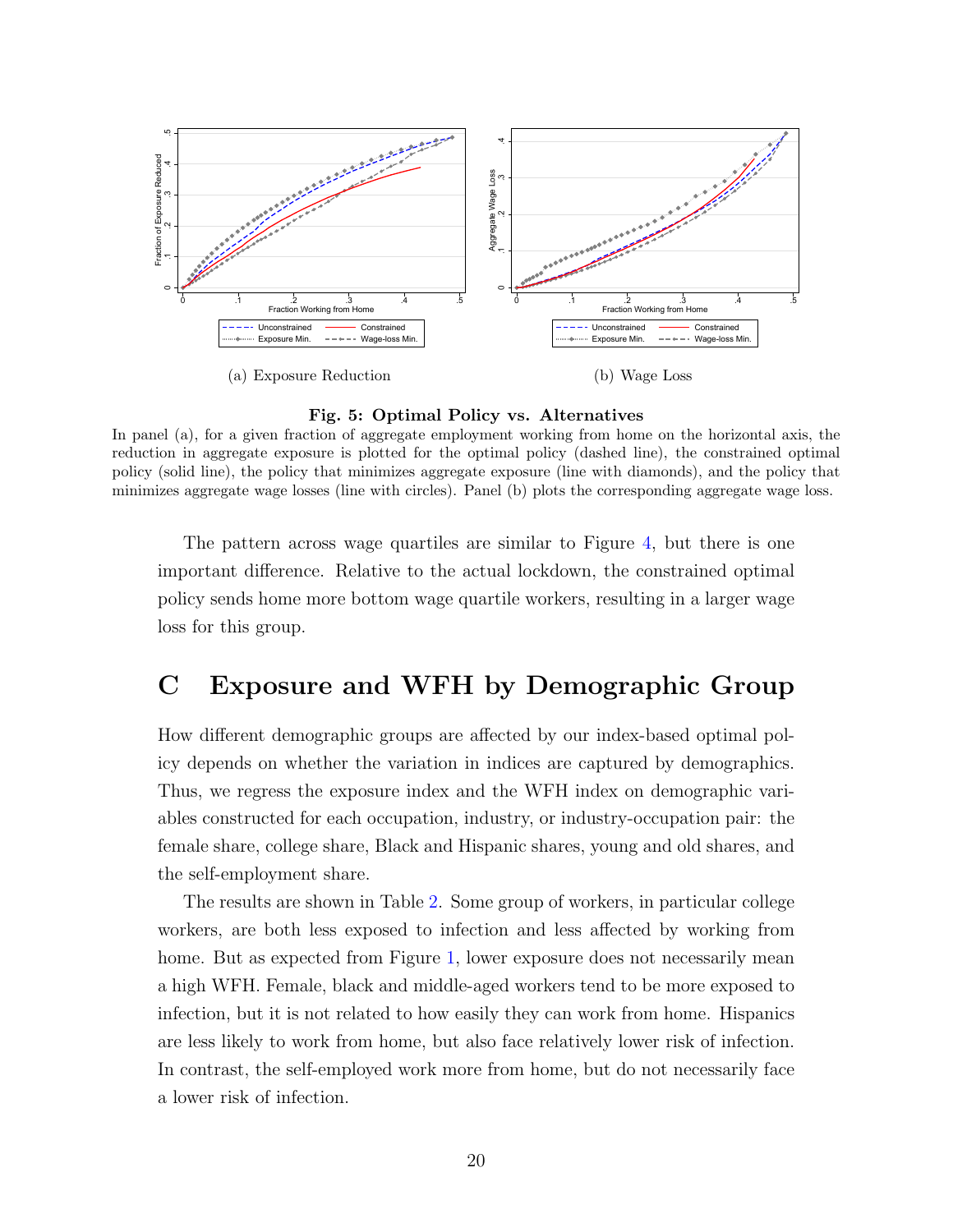

(c) Wage Loss

Fig. 6: Policy Impact across Wage Quartiles

Each industry-occupation combination is ordered by its average wage and assigned to a quartile. In panel (a), the dark blue bars are each wage quartile's employment share, which is 0.25 by definition. The light blue and green bars depict the fraction of each quartile working from home due to the actual lockdown and the constrained optimal policy, respectively, on the right scale. In panel (b), the dark blue bars are each wage quartile's share of aggregate exposure, and the light blue and the green bars depict the within-quartile reduction in exposure under the actual lockdown and the constrained optimal policy, respectively. In panel (c), the dark blue bars are each wage quartile's share of aggregate wages, and the light blue and green bars depict within-quartile percentage wage losses by each policy.